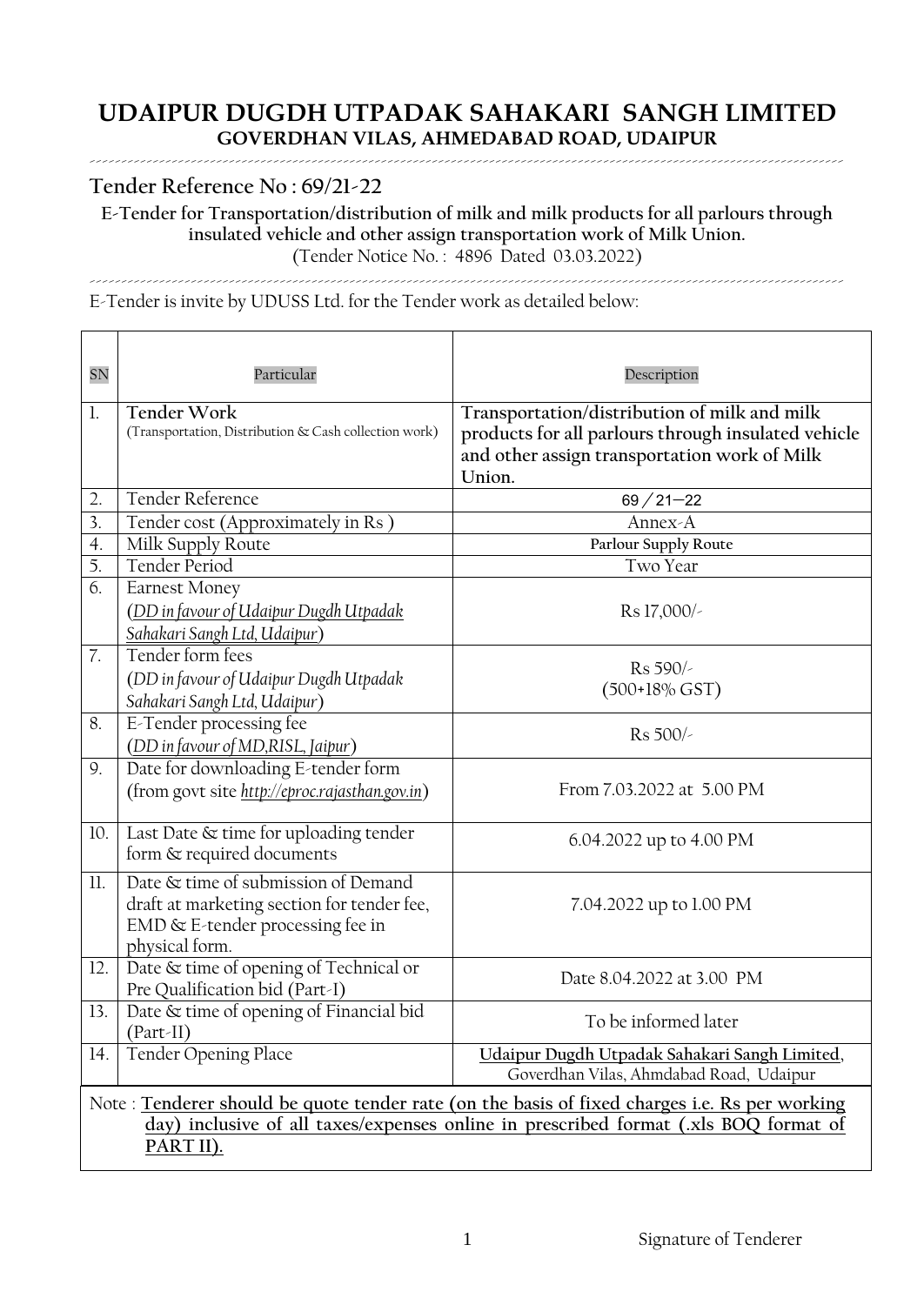# **Important instruction for filling/uploading E-tender form & documents:-**

(Only through Online procedure on e-procurement site *[http://eproc.rajasthan.gov.in](http://eproc.rajasthan.gov.in/)*)

Please read carefully the steps of submitting Tender form Online & also you have to follow instruction of e-procurement site for filling E-tender form. E-Tender form should be filled/uploaded separately in two parts, viz. **PART I & PART II** (**unpriced & priced**).

# **PART I** : **Technical & Pre-Qualification (Unpriced) Bid**

Before Uploading **UNPRICED TENDER**, it should be ensured that all the Technical & Commercial details including conditions of contract & relevant documents etc. & Scan copy of Tender form fee, Earnest Money & E-tender processing fees **(DD/payorder)** are ready for uploading**.**

- (a) Interested party/bidder/tenderer can download tender form through Tender ID from official website *[http://eproc.rajasthan.gov.in](http://eproc.rajasthan.gov.in/)*.
- (b) Each & Every page of E-tender documents should be uploaded with Part I.
- (c) After downloading / getting the tender schedules, the Bidder should go through them carefully and then submit the documents as per the tender document.
- (d) Tenderer who wish to participate in this tender should be registered on *http://eproc.rajasthan.gov.in* To participate in online tenders, tenderer will have to procure digital signature certificate (type III) as per information technology Act-2000 using which they can sign their electronic tender documents. Tenderer can procure the same from any CCA approved certifying agency. Tenderer who have a valid digital certificate need not procure a new digital certificate.
- (e) Tenderer shall submit their offer on line in electronic formats both for technical and financial proposal however Demand Draft for tender form fee, E-tender processing fee and earnest money should be submitted manually in the office of Tendering Authority (Udaipur Dairy, Goverdhan Vilas, Ahmedabad Road, Udaipur) before date & time of opening of technical bids as mentioned in tender notice. Scanned copy of Demand Draft should be uploaded along with Part-I of online bid.
- (f) In case of Offline payments, the details of the Earnest Money Deposit (EMD) document submitted physically to the Department and the scanned copies furnished at the time of bid submission online should be the same otherwise the Tender will be summarily rejected.
- (g) Annexure-1 to Annexure-4 (separately enclosed at the end of tender document) regarding E-procurement process is the part of this tender document and Bidder will uploaded every signed page of this annexure with other tender document on Part-I.

# **PART II** : **Finanacial (Priced) Bid**

- 1. The quoted rate **on the basis of fixed charges i.e. Rs per working day** (inclusive of all taxes/expenses) should be filled in prescribed format of PART II of tender form (.xls BOQ) only.
- 2. The BOQ template must not be modified / replaced by the bidder and the same should be uploaded after filling the relevant coulmns, else the bidder is liable to be rejected for that tender. Bidders are allowed to enter the Bidder Name and Values only.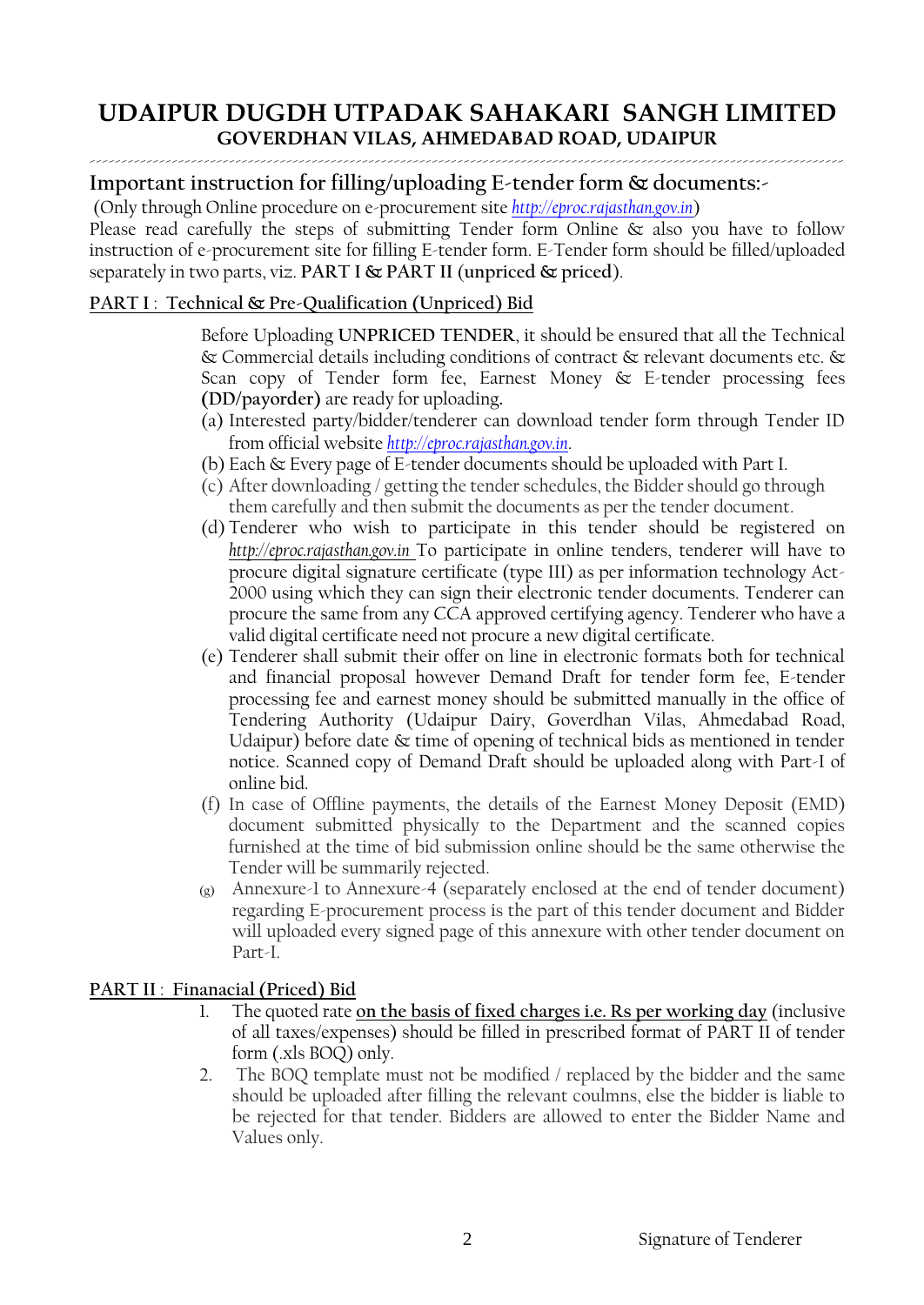### **PART I**

# **Technical & Pre-Qualification Bid**

E-Tender for Transportation/distribution of milk and milk products for all parlours through insulated vehicle and other assign transportation work of Milk Union. **(Tender Notice No. : 4896 Dated 03.03.2022)** -----------------------------------------------------------------------------------------------------------------------

|               | opened or considered for finalization.                            | In case of incomplete information provided in Part-I or scanned copies of required documents<br>from S No 1 to S No 8 are not uploaded with Part-I of tender, Part-II (financial bid) will not be |  |  |  |  |
|---------------|-------------------------------------------------------------------|---------------------------------------------------------------------------------------------------------------------------------------------------------------------------------------------------|--|--|--|--|
| 1.            | Name and full postal address                                      |                                                                                                                                                                                                   |  |  |  |  |
|               |                                                                   | of firm submitting the application <b>Constitution</b> and the state of firm submitting the application                                                                                           |  |  |  |  |
|               | Form (Block letters)                                              |                                                                                                                                                                                                   |  |  |  |  |
|               |                                                                   | Phone No. 2000 Commission Commission Mobile No. 2000 Commission Commission Commission                                                                                                             |  |  |  |  |
| 2.            | Nature of Firm :- Proprietor/Partnership/Company/Others (Specify) |                                                                                                                                                                                                   |  |  |  |  |
| $\mathcal{E}$ | Tender fee detail:-                                               |                                                                                                                                                                                                   |  |  |  |  |
|               | (i) Tender form fee                                               | $Rs$ .                                                                                                                                                                                            |  |  |  |  |
|               |                                                                   | <u>In favour of Udaipur Dugdh Utpadak Sahakari Sangh Ltd, Udaipur</u>                                                                                                                             |  |  |  |  |
|               |                                                                   |                                                                                                                                                                                                   |  |  |  |  |
|               |                                                                   |                                                                                                                                                                                                   |  |  |  |  |
|               |                                                                   |                                                                                                                                                                                                   |  |  |  |  |
|               |                                                                   |                                                                                                                                                                                                   |  |  |  |  |
|               | (ii) Earnest Money Details                                        | $Rs$ .                                                                                                                                                                                            |  |  |  |  |
|               |                                                                   | In favour of Udaipur Dugdh Utpadak Sahakari Sangh Ltd, Udaipur                                                                                                                                    |  |  |  |  |
|               |                                                                   | vide D.D.No.                                                                                                                                                                                      |  |  |  |  |
|               |                                                                   |                                                                                                                                                                                                   |  |  |  |  |
|               |                                                                   |                                                                                                                                                                                                   |  |  |  |  |
|               |                                                                   | Dated                                                                                                                                                                                             |  |  |  |  |
|               | (iii) E-tender processing fee                                     | $\therefore$ Rs.                                                                                                                                                                                  |  |  |  |  |
|               |                                                                   | In favour of MD, RISL, Jaipur                                                                                                                                                                     |  |  |  |  |
|               |                                                                   | vide D.D.No.                                                                                                                                                                                      |  |  |  |  |
|               |                                                                   |                                                                                                                                                                                                   |  |  |  |  |
|               |                                                                   |                                                                                                                                                                                                   |  |  |  |  |
|               |                                                                   |                                                                                                                                                                                                   |  |  |  |  |
|               |                                                                   |                                                                                                                                                                                                   |  |  |  |  |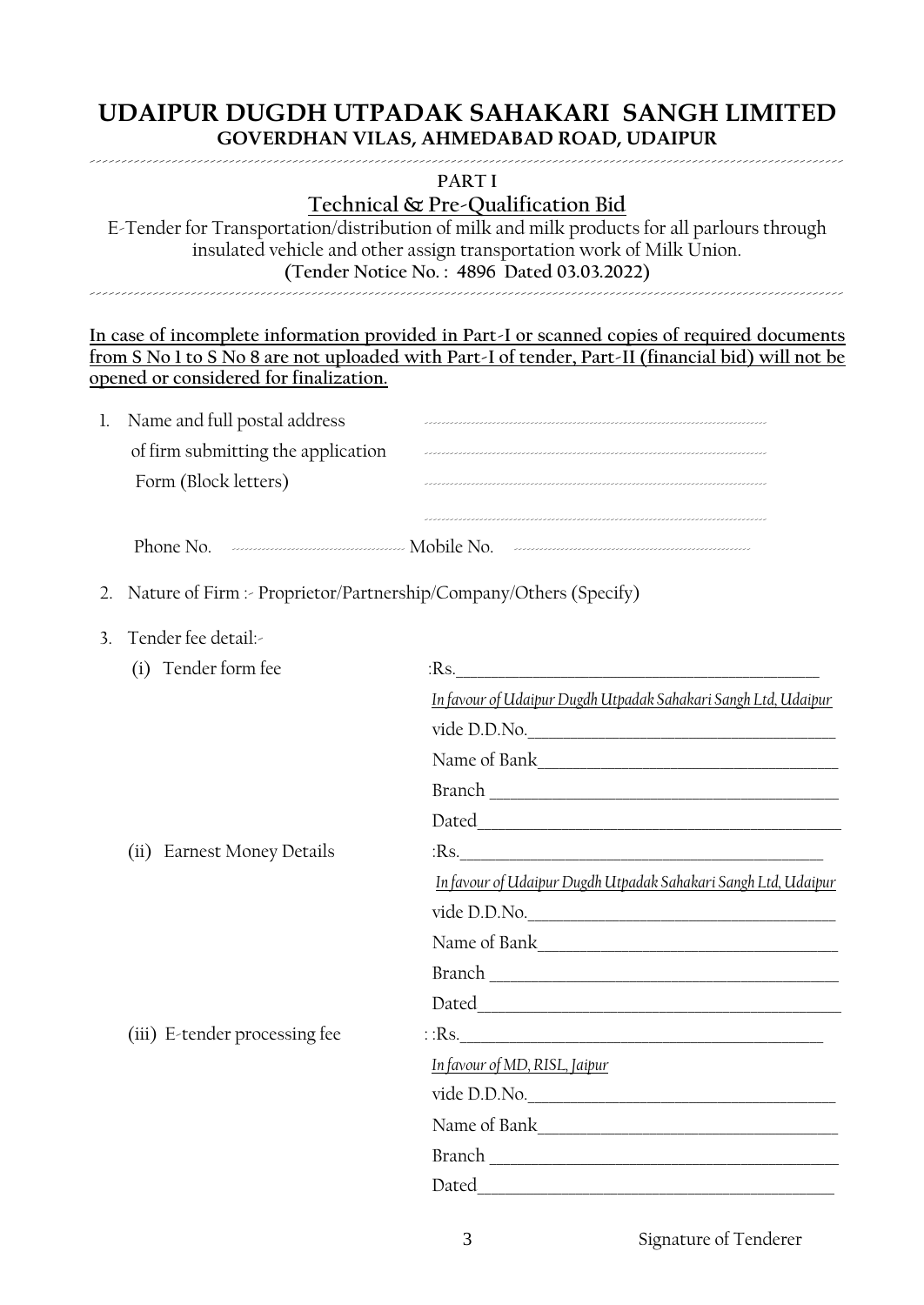#### ----------------------------------------------------------------------------------------------------------------------- **PART I**

E-Tender for Transportation/distribution of milk and milk products for all parlours through insulated vehicle and other assign transportation work of Milk Union. **(Tender Notice No. : 4896 Dated 03.03.2022)** -----------------------------------------------------------------------------------------------------------------------

**Note** :-

- (अ) आवेंदन–फार्म ऑन–लाईन जमा कराते समय निविदाकर्ता यह सुनिश्चित कर लेवे कि उक्त <u>निविदा कार्य से संबंधित सभी तकनीकी जानकारी एवं विवरण पार्ट—ए में पर्ण रूप से भर दिये</u> गये हो तथा चाहें गयें दस्तावेज की फोटोप्रति भी अपलोड कर दी गयी हो।
- <u>(ब) निविदादाता सभी तीनों डिमांड डाफ्ट केवल अपने खाते से ही बनवायेगें, यदि किसी डिमांड</u> ड्राफ्ट पर केता का नाम निविदा पार्टी /फर्म के नाम से अलग होगा तो उस निविदादाता के डिमांड ड्राफ्ट स्वीकार्य नही होगें।)

## (स.) ई $-$ निविदा भरने हेतु आवश्यक नियम $/$ शर्तेः $-$

- $\triangleright$  जिनके वर्तमान में दो अनुबंध (दूध वितरक $\diagup$ परिवहन, वितरण एवं राशि संग्रहण कार्य) विपणन विभाग में कार्यरत हैं। वे निविदा में भाग लेने योग्य नहीं होंगे।
- $\triangleright$  जिन ट्राँसपोर्टरों / डिस्ट्रीब्यूटरों का एक अनुबंध कार्य चल रहा है, वह किसी भी एक टेंडर कार्य हेत निविदा फॉर्म भर सकेगा।
- $\triangleright$  यदि किसी भी नयी पार्टी द्वारा दो से अधिक निविदा कार्य हेतू निविदा फॉर्म भरा जाता है तो उस पार्टी के दो निविदा फॉर्म के ही डिमांड ड्रॉफ्ट ही स्वीकार्य किये जावेंगे एवं इससे संबंधित निविदाएँ ही अग्रिम टेंडर प्रक्रिया पूर्ण करने हेतु स्वीकार्य होंगी।
- **Note :- (a.) Physical deposition of all three demand drafts (for tender form fee, E-tender processing fee and earnest money) should be submitted manually in the office of Udaipur Dugdh Utpadak Sahakari Sangh Limited, Udaipur before schedule date & time specified in tender notice, alongwith bid submission confirmation copy.**
	- **(b.) Scanned copies of these three demand drafts should be uploaded with Part-I.**
	- **(C.) Tenderer should prepare all three draft's only from their own bank account. If purchaser name mentioned on demand drafts will differ from tender party/firm name then demand drafts of that party will not be accepted.**

4. PAN CARD No :- --------------------------------------------------------------------------------------------- (Copy to be uploaded with Part-I) 5. AADHAR CARD No of person signing the tender form----------------------------------------------- (Copy to be uploaded with Part-I) 6. INCOME TAX RETURN paper for Assessment year 2019-20 & 2020-21 (Copy to be uploaded with Part-I) 7. FSSAI License No (If available)---------------------------------------------------------------------------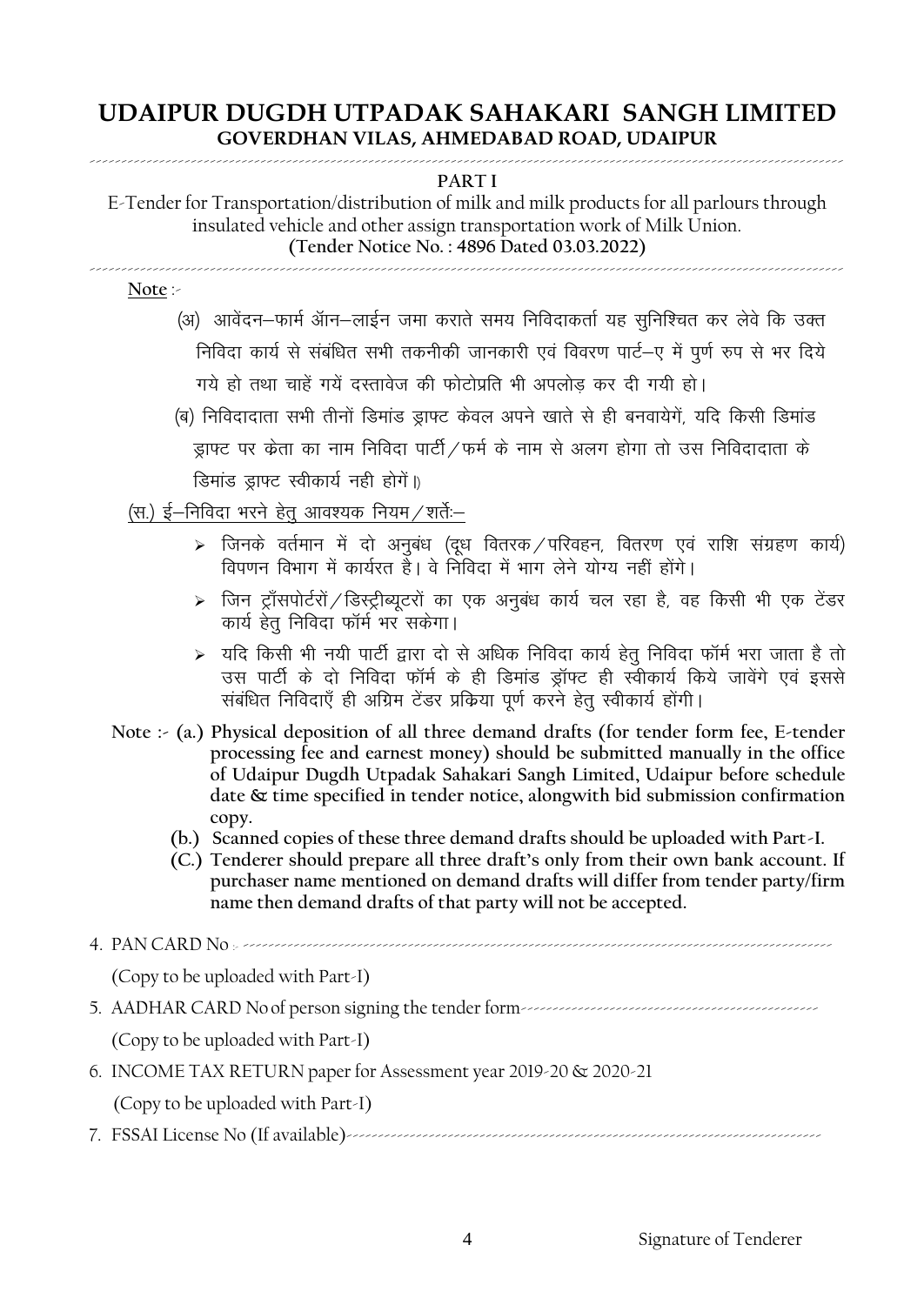In case non availability of FSSAI license, scanned copy of application made in respect of this should be uploaded or In case of non availability the successful tenderer will have to procure this license.

- 8. Insulated vehicle detail as per tender document:-
	- (a) Vehicle No (If available)--------------------------------------------------------------------------------

(Registration certificate to be uploaded)

(b) If the tenderer does not have vehicle/s at the time of submission of tender and new vehicle/s need to be purchased then party should **mention in below space** that they will buy new vehicle/s.

------------------------------------------------------------------------------ ------------------------------------------------------------------------------

9. Work experience

(Minimum three year experience of running milk supply vehicle i.e. Milk Tenker, Milk & Milk Product supply vehicle) in co-operative dairy industry of capacity 75000 liter per day & above) Photocopies of experience certificate issued by dairy industry should be uploaded with Part-I. The existing transporter whose tender period is running from the three year shall be eligible and need not to upload any experience certificate.

Note :- Condition no 3 to 9 are mandatory, failing which Part II of that tenderer will not be considered or opend for finalization of E-tender.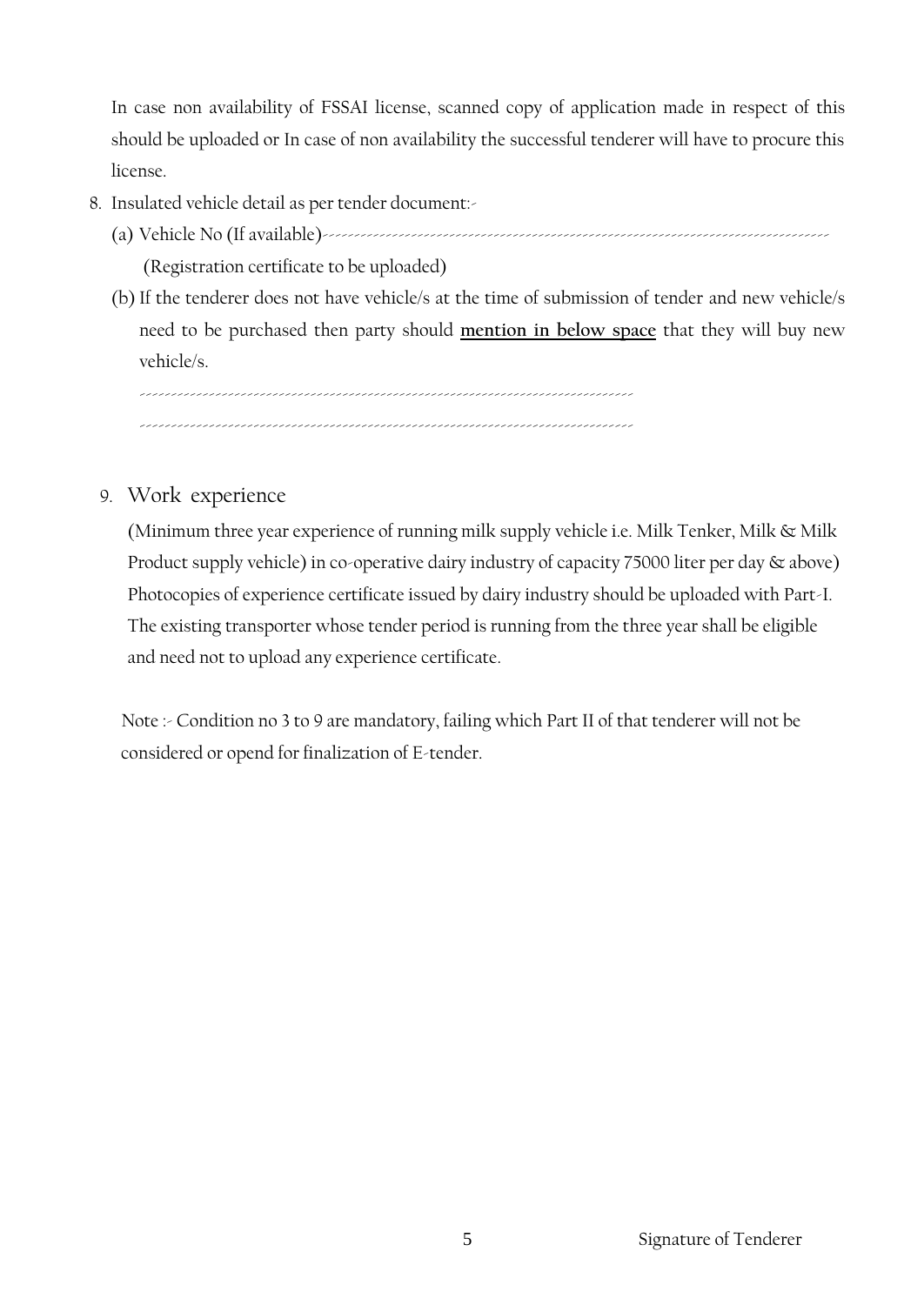# ----------------------------------------------------------------------------------------------------------------------- **General Terms & Conditions**

E-Tender for Transportation/distribution of milk and milk products for all parlours through insulated vehicle and other assign transportation work of Milk Union. **(Tender Notice No. : 4896 Dated 03.03.2022)**

-----------------------------------------------------------------------------------------------------------------------

- 1. The earnest money deposit of unsuccessful tenderers will be returned within three months from the date of opening of the tenders.
- 2. Tender shall be finalized only through online procedure in E-procurement site hence all participator/firm Shall follow all instruction and procedures accordingly during tender.
- 3. Successful tenderer will have to complete all requisite formalities
	- (i) Earnest money deposit of successful tenders will be adjusted towards the security deposit subject to the surrendering of the original receipt.
	- (ii) Execute an agreement in the prescribed form on stamp paper of Rs.500/-.The expenses incurred for typing and stamping etc. of the agreement will be borne by the tenderer. The expenses of completing stamping the agreement shall be borne by the distributor. Agreement stamp duty as per government norms will be applicable.
	- (iii) Deposit remaining part of total security as per ANNEX-A enclosed with tender form. **No interest will be payable on security deposit**
	- (iv) Deposit Bank Guarantee (Valid for Thirty months from the date of commencement of tender) in a prescribed manner from the date of starting the contract.
	- (v) The earnest money/security money of the successful tenderer deposited with us will be liable to be forfeited, treating as liquidated damages in the case of any evasion, refusal or delay in work on the part of the tenderer in signing the agreement.
	- (vi) Deposit nominal membership fee Rs 100/-.
	- (vii) During transportation work a comprehensive insurance will be sole responsibility of distributor.
- 4. Even after execution of agreement UDUSS LTD may at any time terminate the agreement /Distributorship if the Distributor is adjudicated insolvent or enter into any agreement with the creditors or being a company, is wound-up voluntarily.
- 5. After issue work order successful tenderer shall be bound for smooth functioning of supply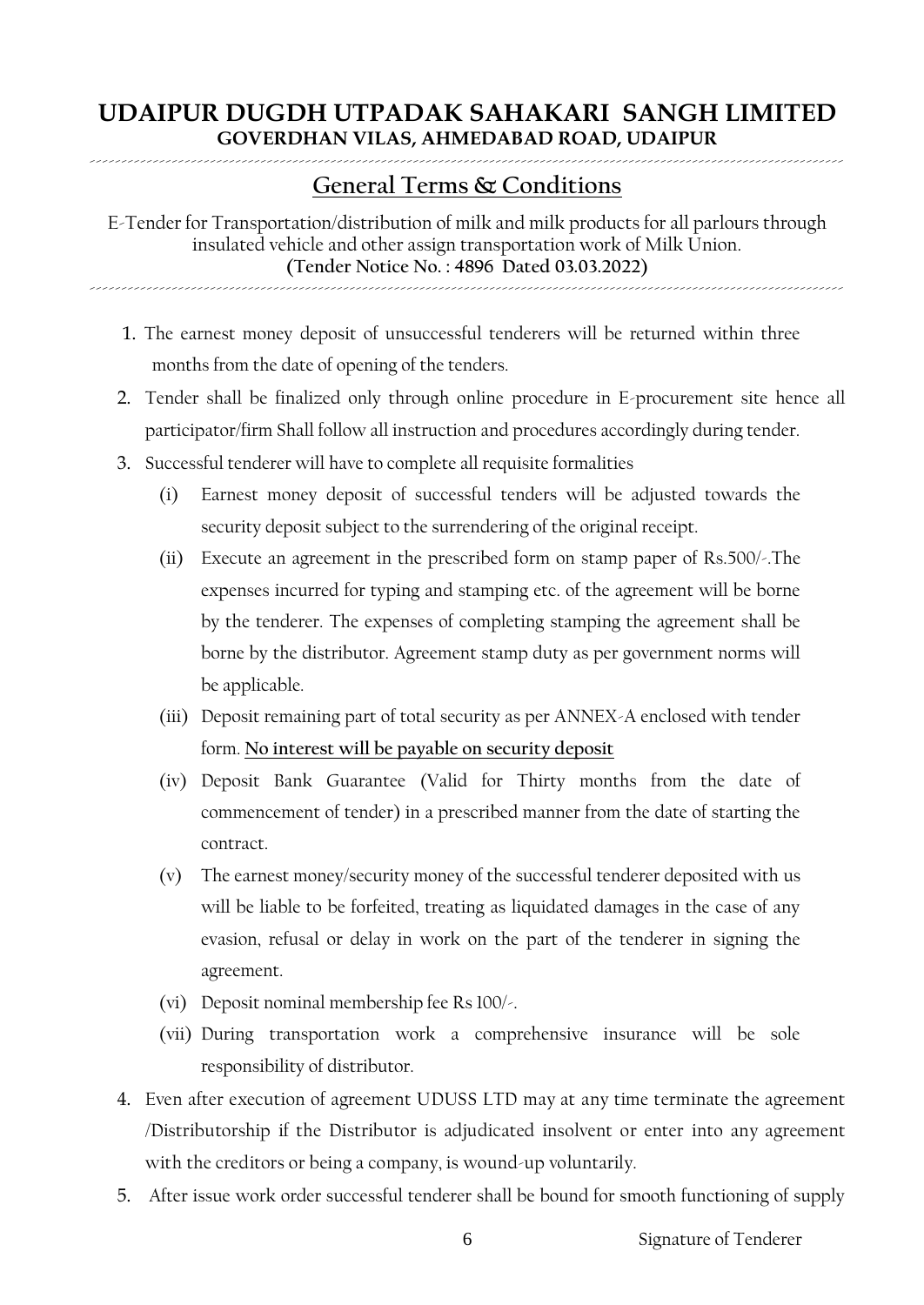work of all exclusive parlours & assign transport work of Udaipur Milk Union under guidance & direction of Marketing Section. If this supply work is not satisfactorily completed on daily basis then the suitable penalty shall be imposed by Authorized person of Udaipur Dairy & same shall be recovered from monthly transportation bill. In case the Tenderer fails to comply with provisions, services of tender and requirement, then assigned work shall be terminated without any explanation & security deposit shall be forfeited.

- 6. The Tenderer will not engage minor labour below 18 (eighteen) years of age under any circumstances. The Tenderer will further comply with the provisions of the any other acts or statute not hereinabove specifically mentioned having bearing over engagement of workers directly or indirectly for execution of work.
- 7. Tenderer should have proper office, telephone and mobile. Distributor will have to provide a mobile phone to distribution vehicle. Tenderer should own proposed Vehicles to be deployed for distribution. In case tenderer gives an undertaking to procure new vehicles/Fitness certificate by R.T.O a maximum time of 30 days may be considered. **The Registration Certificate (R.C.) of the vehicles presently engage in the Sangh for distribution/Transportation by the contractor elsewhere presently working with sangh not be considered valid against this job. Vehicle/s specified for the route/s shall not be engaged in any other tendered /work of Udaipur Dairy or other firm.**
- 8. In case any of the document/information(s) furnished by a Tenderer are found to be false/forged or If any condition mentioned in the pre-qualification bid (which is must & separately enclosed at page no 3  $\&$  4) is not be fulfilled by the applicant then the Tender form shall be rejected.
- 9. The contract will remain in force from the date of award for a period of two years. The period can be extended for three months by the Managing Director. The contractor shall have to accept it on the same terms and conditions. Afterwards with the mutual consent of both the parties the period can be further extended for a maximum period of one year.
- 10. The distributor shall not assign or sublet this contract to any other agency/person/firm/ establishment.
- 11. The management of Udaipur Dairy does not bind itself to accept and reserves the right to reject any or all the tenders received without assigning any reason thereof.
- 12. Contractor will indemnify the Union in respect of all and any expenses arising out of injury to persons and damages to the structures or property & adjoining buildings. The contractor shall be responsible for the losses and damages done by his staff or vehicles  $\&$  the cost of such damages may be recovered from his bills.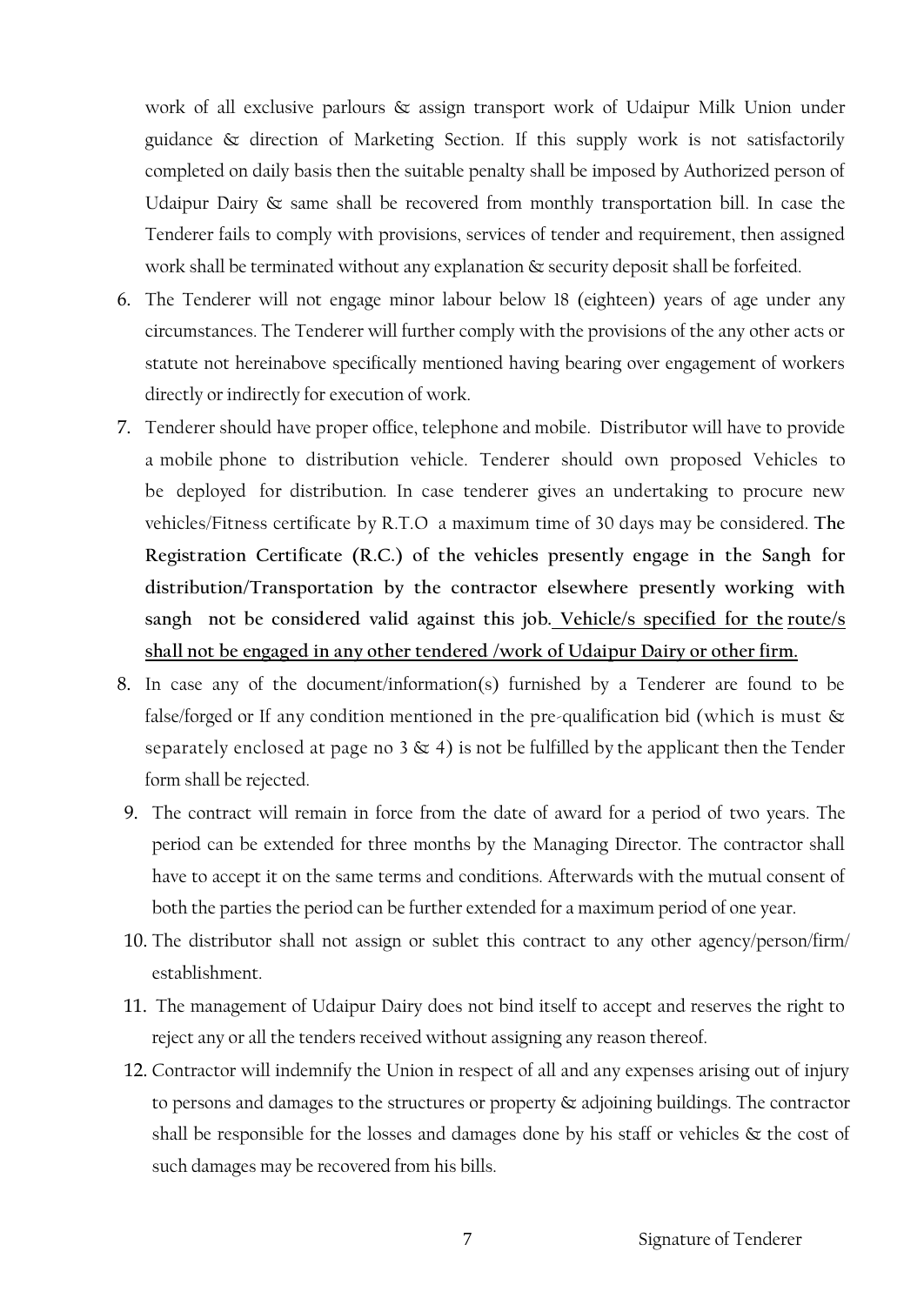- 13. In case of failure or refusal to complete the work within the specified time, the Managing Director, UDUSS/Authorized Person has the right to engage other party for the services at his risk & cost. Further the Managing Director also reserves the right to terminate the contract in such circumstances and his security & bank guarantee will be forfeited.
- 14. In the case of labour and/ or other strikes, the contractor shall make the necessary alternate arrangement of labour, vehicles etc. In case of the strike of Union employees the contractor labour shall not discontinue the work.
- 15. Contractor has to be present himself or depute a responsible representative on regular basis between 11.00 AM to 3.00 PM so as to monitor supply  $\&$  attend the complaints  $\&$  manage smooth functioning of the supply system. He will keep regular liaison with dairy officials & will be available in office as and when required so that problem of parlours in connection with reconciliation of supply /crates accounts etc. is done on the spot.
- 16. The contractor will provide one driver with helper for this parlour supply work  $\&$  to submit details of staff like driver with complete KYC of the staff.
- 17. The contractor shall be liable to pay **ESI & PF** for the workers employed for the work as the case may be & submit the proof of deposition. He shall comply with all the statutory acts/provisions. In case the statutory dues are not deposited by contractor, the Milk Union, Udaipur will deduct the same on monthly basis from their bills  $\&$  deposit it to concern authority/department.
- 18. The contract will be liable to be terminated at the discretion of the Managing Director, Udaipur Milk Union at any time for the breach of the terms and conditions of the contract by the contractor. The Managing Director, Udaipur Dugdh Utpadak Sahakari Sangh Ltd, may also at his discretion enter into fresh contract for the remaining period of this contract with any other party at contractor risk & cost.
- 19. Any bribe, commission, gifts or advance given, promised or offered by or on behalf of the contractor whether with or without knowledge of contractor to any officers/employees or representative of Udaipur Dugdh Utpadak Sahakari Sangh Ltd., in relation to obtaining or executing the contract will be deemed as criminal offense and will result in the termination of the contract and all the losses will be recovered from the bills and security amount of the contractor.
- 20. The income tax and other statutory levies, deductions will be made from the bills of the contractor as per rules and regulations in force. GST and other statutory liabilities if any applicable, shall be the responsibility of the contractor. Transporter will be solely responsible for all other legal/social obligations regarding fulfillment of the provisions of concerning acts (i.e. Transport Act, ESI / PF and other Acts) and rules made there under in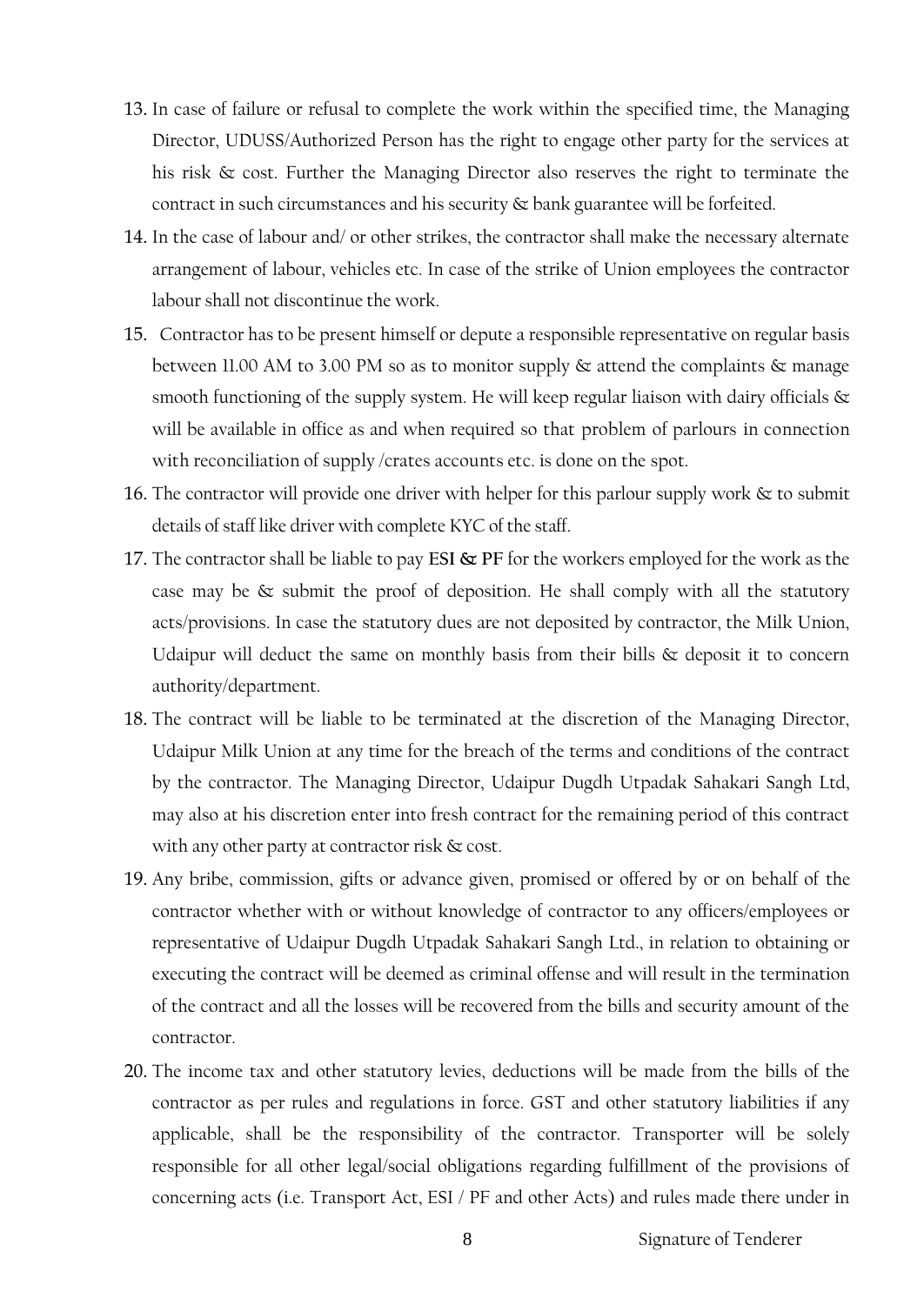respect of paraphernalia and infrastructure with him and he shall have to documentary proof of the same. In no case UDUSS LTD will be responsible for non-compliance of statutory laws by a distributor in this regard and in case liability is fastened on the UDUSS LTD, it will be recovered from the distributor's cash security and / or Bank Guarantee.

- 21. The agreement shall be liable to be terminated at the discretion of Managing Director keeping in view the interest of the organization and for that no consequential losses will be given by this office in any condition.
- 22. The Managing Director keeps the power to delete, omit, add or include any term & condition in the contract & that will have to be followed by the contractor.
- 23. After successful completion of the contract, the security deposited will be refunded to the contractor after clearance of all dues like empty crates and other dues etc.
- 24. All disputes and differences arising out of or in any way touching or concerning this work order whatsoever or any legal proceedings if necessary shall have to be lodged in courts situated at Udaipur, Rajasthan only.

 **I have read the instructions number 01 to 24 & Annexure-1 to Annexure-4 (separately enclosed at the end of tender document) for filling the tender form & accordingly tender form has been filled by me. In case of any discrepancy the tender have to be rejected & for that I will be responsible.** 

 **Date:**

 **Place:**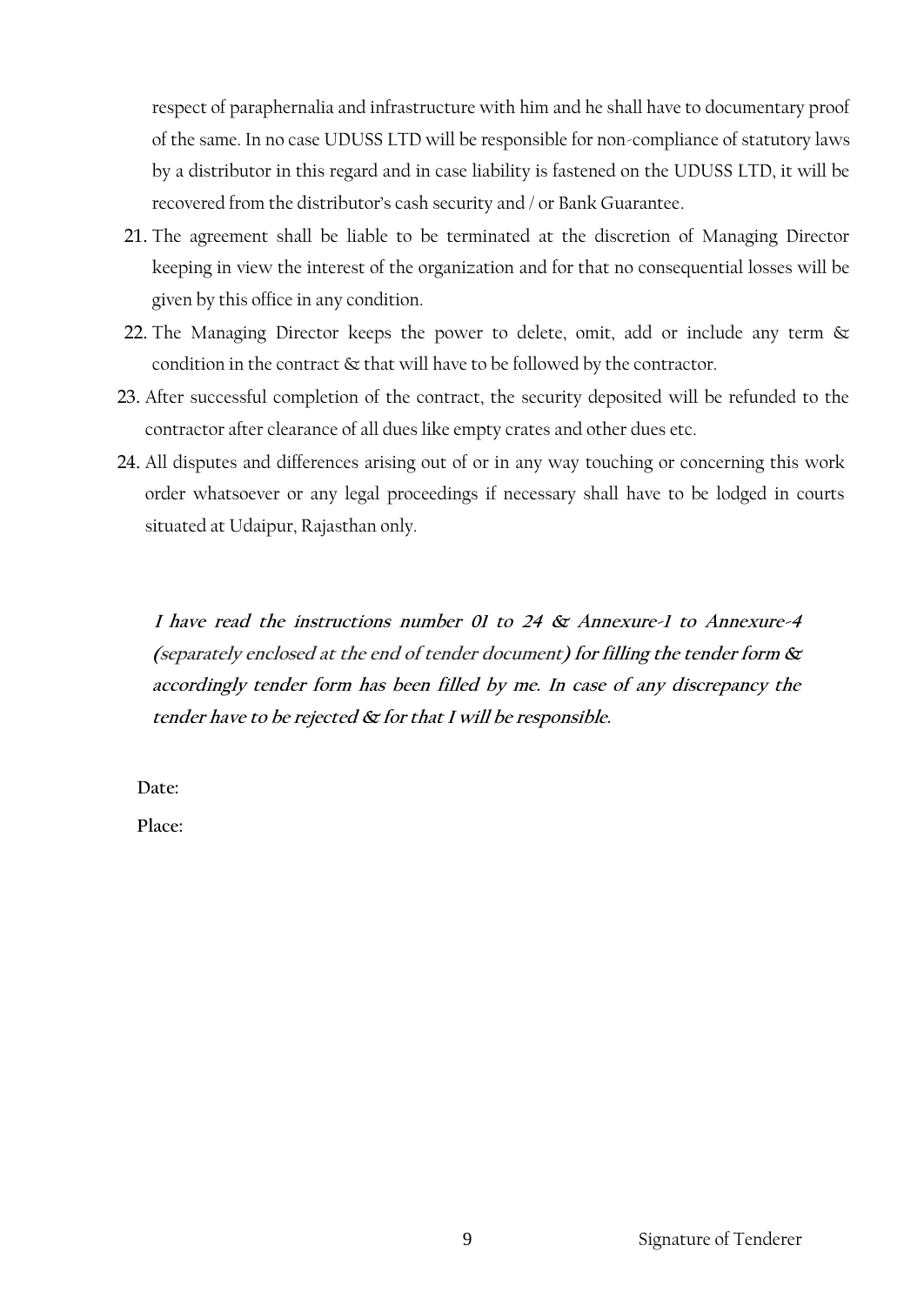#### ----------------------------------------------------------------------------------------------------------------------- **Special Terms & Conditions**

**E-Tender for Transportation/distribution of milk and milk products for all parlours through insulated vehicle and other assign transportation work of Milk Union. (Tender Notice No. : 4896 Dated 03.03.2022 )**

-----------------------------------------------------------------------------------------------------------------------

- 1. This E-Tender bid is invited to appointing transporter for transport/distribution work (Milk & milk products) for all exclusive Saras Parlours and completion of other assigned transportation work of Milk Union on daily basis. For the same loading insulated vehicle shall be engaged from 9.00 AM to 6.00 PM on daily basis which can be further extended as per requirement of Milk Union, Udaipur.
- 2. 3. If other transport work assign by authorized person of Sangh then prior to complete this work by the transporter, transportation and supply work of all parlours will have to complete.
- 4. The distance of the supply route mentioned in the tender notice is approximate and variable on either side. Monthly basis reimbursement of Diesel (as per the prevailing market rate of diesel at that particular time), considering running avg 15 km/ltr HSD of deploy vehicle after submitting verified logbook along with transportation bill (Maintain record of daily running km of vehicle for supply and other assign work of Milk Union) by the successful tenderer.
- 5. The distributor will start work immediately but not later than 20 days from the date of release of work order. The vehicle should be covered & insulated to protect from raise in temperature & weather surroundings. Condition of floor should have good finish to avoid damage of crates.
- 6. The distributor will have to transport  $\&$  distribute the milk  $\&$  milk products in crates from Udaipur Dairy to different specified sale points of parlour/ departments of Udaipur city. In future sale points can be added/deleted as per Milk Union's discretion and requirement.
- 7. Distributor would also be required to take order from different parlours on daily basis as per set procedure of UDUSS LTD and to submit it to the concerning Department. Issued item from FGS section & Plant as per demand, transport to all parlours without any deviation. Reconciliation of all parlour transaction on daily basis is to be monitored/checked by appointed representative of concerning department.
- 8. The distributor will have to collect empty crate from all parlours & deposit at Sangh on daily basis, Empty crate transaction of all parlours shall be followed by the name of tenderer. After physical verification if shortage of crate found at parlour as per daily crate outstanding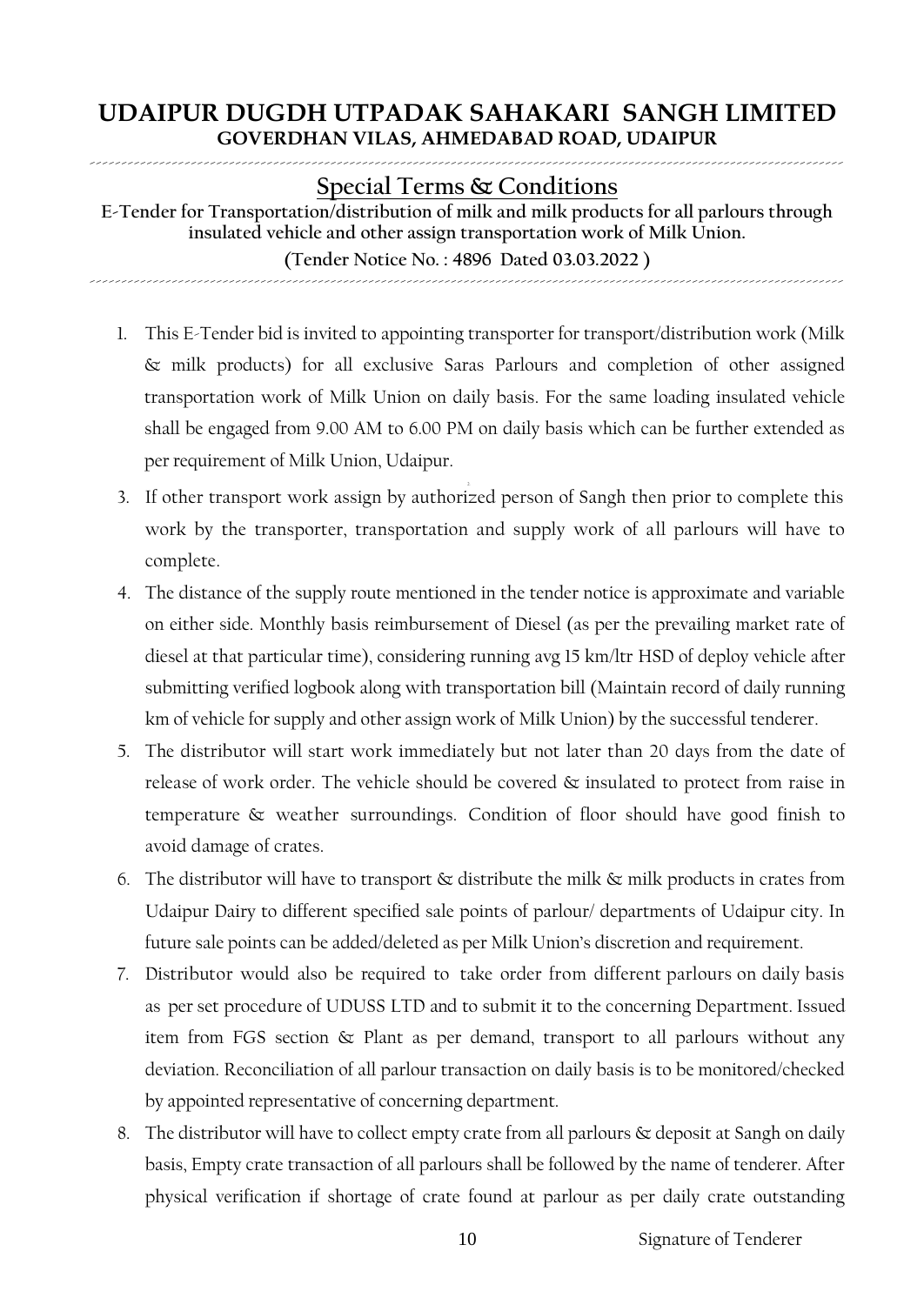record then the shortage crate cost will be recovered from tenderer monthly transportation bill. Vehicle staff maintains a daily basis crate transaction record of all parlour with signature of concerning parlour staff & it should be reconcile with daily marketing crate outstanding report.

- 9. The transporter will ensure to lift only good  $\&$  intact pouches of milk in crates at dock and stack properly in vans and will be responsible for delivering the same in good condition at the all parlours.. Leakage & return milk & milk products will be entertained after get inspection done by parlour representative/concerning department authority.
- 10. In case of discrepancy in quantity supplied from dairy and quantity received at parlours, the amount for shortage quantity will be deducted from future transportation bills of transporter.
- 11. UDUSS LTD will provide time schedule for reporting of vehicle along with vehicle staff **(Driver with one helper)** for loading at the Dock, delivery of milk at various parlours, total time to be taken for delivery of milk and for reporting back of the vehicles to the dairy. The distributor will be required to adhere to this time schedule strictly. Distributor will provide identity cards & uniforms to his staff as prescribed. Contractor will have to provide mobile phone facilities to their staff preferably to driver of the each vehicle and the same will be provided to marketing section to have better communication with the officials.
- 12. Any of the officers authorized by the Managing Director, UDUSS LTD will have the power to inspect vehicles at any time on the supply route. The staff of the Distributor will unload and reload the stock at the time of surprise inspection and no charges for this will be paid to contractor.
- 13. Once the distributor takes delivery of milk from UDUSS LTD, the responsibility of the UDUSS LTD shall cease. The entire risk & reward relating to milk & other products has been transferred to distributor. UDUSS LTD shall not be responsible for losses relating to transit loss, pilferages, weight loss etc. Distributor ensure proper sorting of leakage / defective milk pouches before taking delivery.
- 14. Distributor fails to deliver full quantity of milk & milk product dispatched from the Dairy in time on all or any of the parlours or supplies is not made in requisite quantity, UDUSS LTD shall have the right to impose penalty. Similarly In case, if Udaipur Dairy directs the distributors to lift back any consignment from market, than distributors will lift back and return the same to dairy & for this job no extra payment would be made.
- 15. The Distributor shall ensure that the vehicles used for delivery of milk shall have properly insulated loading space, in good running condition and mechanically fit so as to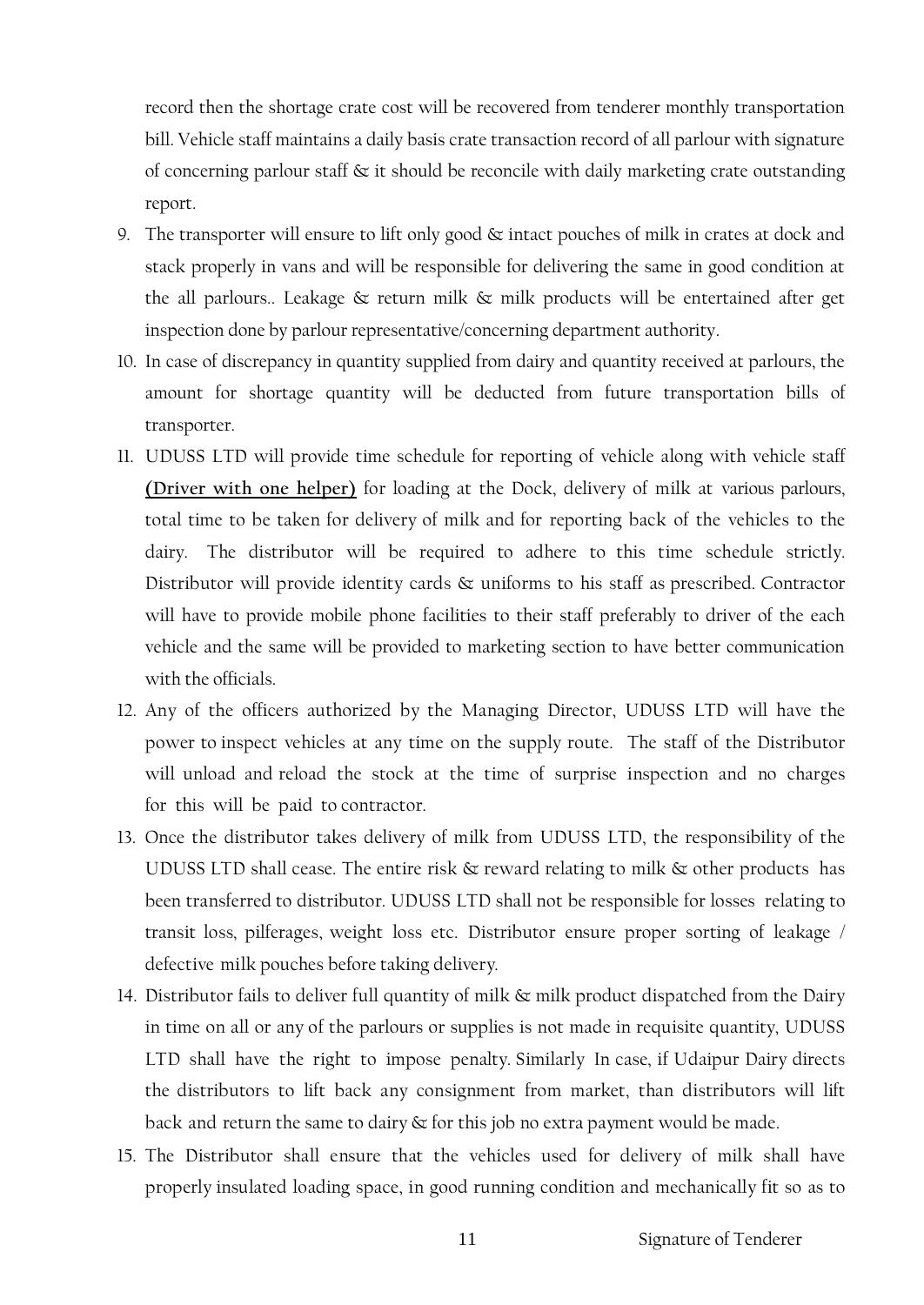ensure safe delivery of milk  $\&$  milk products to all the outlets on time. UDUSS has right to check the proper insulation of vehicles's time to time by the officer's & employee authorized by the Managing Director. The trucks should have full body and plain surface for painting of advertisements.

- 16. If the distributor's vehicle does not take delivery/ report at the Udaipur dairy or any other specified place at stipulated time, UDUSS LTD will be free to make alternative arrangements for the distribution of milk without payment of any compensation to distributor. In such arrangements extra expenditure incurred will be recovered from the distributor with or without a penalty.
- 17. It would be the responsibility of the distributor to properly maintain the paint on their vehicle engaged in the distribution of milk  $\&$  milk products, if the paint of the vehicle is faded/scratched then it is the duty of the distributor to immediately get it repainted as per approved design. Faded/scratches vehicles will not be allowed to leave for supplies. Painting/ Repainting cost shall be borne by Distributor**.**
- 18. If UDUSS can install the GPRS System in the vehicle of the distributors. It shall be the duty of the distributor to maintain the instrument installed in the vehicle. If any disturbance/ changes made/observed in installed GPRS System, A penalty of Rs. 100/ per day can be imposed on the distributors. In case of damage to the instrument the entire cost of the new GPRS instrument will be recovered from the distributor including installation charges if paid.
- 19. In case of any pilferage /excess loading of milk / crates or any other property of UDUSS LTD while obtaining delivery and during distribution work by the distributor or his staff the same will be viewed seriously. In such case the distributor will be panelized for first time it would be **ten times** of the Market value of such goods. Repetition of such pilferage then agreement shall be terminated without notice and security amount shall be forfeited.
- 20. In no case the distributor or his staff shall temper with the milk of UDUSS LTD. In such case the UDUSS LTD is authorized to impose heavy fine or terminate the agreement and recover the loss from the distributor who will always be responsible for the acts of his employees.
- 21. UDUSS LTD reserves the right to get the vehicle painted, being used for milk distribution, as per approved design and distributor shall have no objection over this and distributor will bear the painting cost.
- 22. UDUSS LTD will not be responsible for any challan of the vehicle under motor vehicle act or for any other offences committed under any law for the time being in force by the driver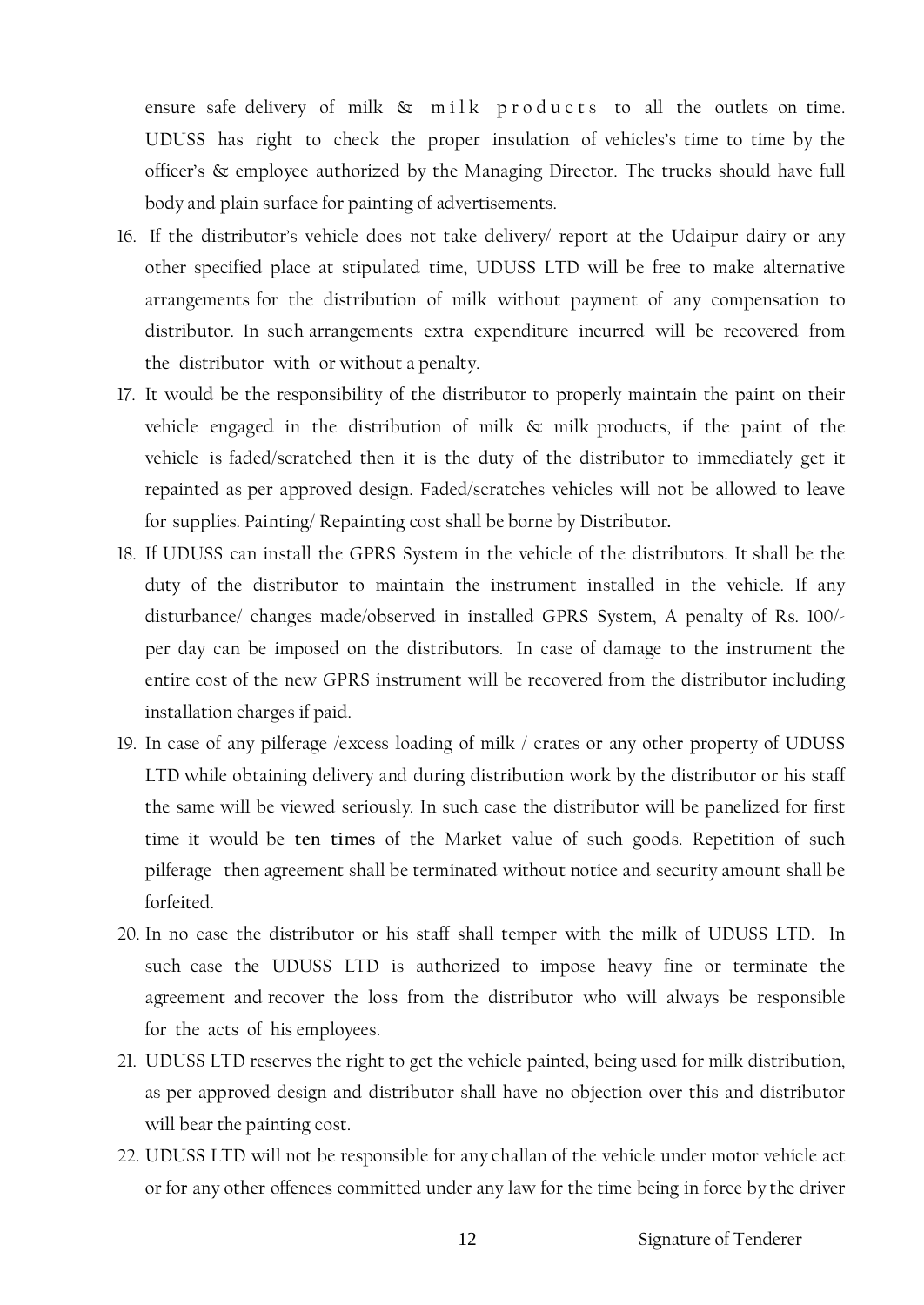of the vehicle or any other person/persons or by the distributor. The UDUSS LTD will not be liable for any other liability imposed by any court of law/authority/state or local body or any other statutory authority for any violation of the law committed by the staff engaged on the vehicle or by the distributor while the vehicle is used for the work of UDUSS LTD during the pendency of this agreement. All the legal formalities to keep the vehicles on the road will be the responsibility of distributor.

- 23. Normal dispatches; and arrival time of vehicles would be prescribed by the UDUSS that can be varied as per requirement of UDUSS LTD. for proper distribution of milk.
- 24. Successful applicant /bidder will have to provide vehicle as per tender document. The model of the insulated loading vehicle should **not older than 2018 model**.
- 25. Any worker /driver of distributor is found misbehaving with staff /security/ booth agent/retailer personnel, it shall be viewed seriously. Contractor will be penalized and the entry of his concerned staff will be banned.
- 26. After completion of contract with party, it shall be the responsibility of the party to remove the Saras painting from their vehicle/s.
- 27. The contractor will not carry any other person or material in his vehicle that is not concerned with the Union. Authorized officer/person will have the power to inspect the vehicles at any time on route or while loading. The Contractor is required to stack the crates in countable position.
- 28. In case of late or non-delivery of the milk/milk products due to break down or any other reason on the part of the contractor whatsoever, the contractor shall be responsible for the losses of milk remaining unsold or for the sourage, curdling etc. The reimbursement will be made after deduction @ 15%, 75% and 100% of cost of the prevailing MRP of milk for sweet milk, sour milk and curdled milk received respectively. The milk will not be returned to the contractor and no payment for plying of vehicle will be made for such trip.
- 29. Expenses of Diesel consumption to run the vehicle (as per log book verification) shall be reimbursed by UDUSS Ltd, Udaipur. All other expenses shall be born by the contractor.
- 30. The successful tenderer will have to procure Food license issued by FSSAI (Food Safety and Standard Authority of India).
- 31. Existing tenderer who has not cleared previous dues, will not be given the work order, till clearance of the dues.
- 32. Successful Tenderer have become nominal member of UDUSS Ltd. by paying required membership fee (one time for tender period) as per act.
- 33. The agreement can also be terminated without notice, if the system of distribution is changed at any time during the operation of the agreement and no compensation shall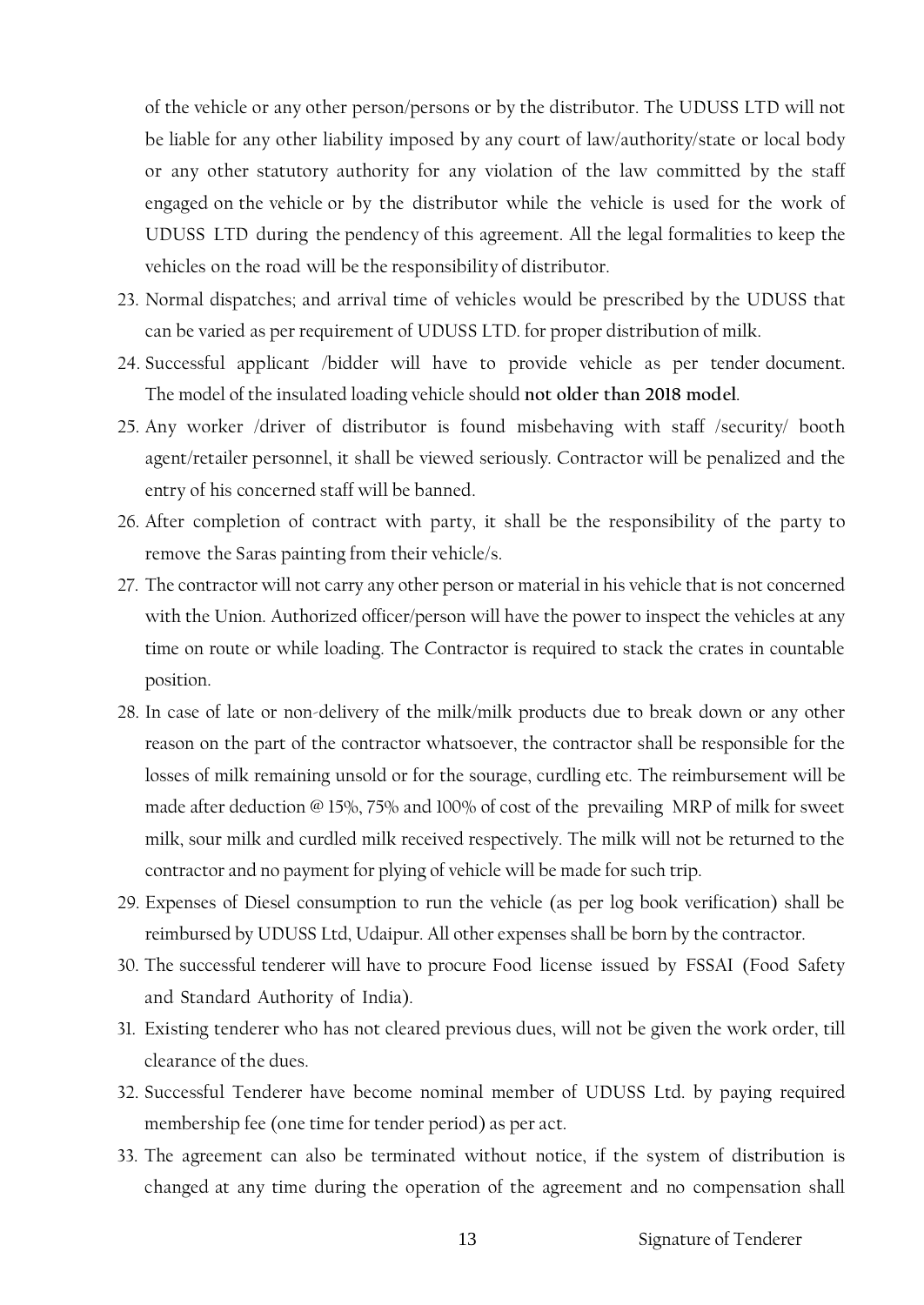be payable on account of such termination.

- **34.** If UDUSS can install the GPRS System in the vehicle of the distributors. It shall be the duty of the distributor to maintain the instrument installed in the vehicle. If any disturbance/ changes made/observed in installed GPRS System, A penalty of Rs. 100/ per day can be imposed on the distributors. In case of damage to the instrument the entire cost of the new GPRS instrument will be recovered from the distributor including installation charges if paid.
- 35. Tender can be terminated any time by milk union, if contractor or his staff is found involved in any criminal/unwanted activites and he will not be allowed to participate in any tender/ activity of Milk Union, Udaipur in future.
- 36. In case, if management feels that there is a violation of interest of the organisation, Managing Director can terminate the tender/work order without assigning reason thereof.
- 37. Tenderer will not be allowed to participate in any tender/work, if there is any court case/ enquiry is pending in court/legal institutions/ Police Station till finalization/decision of concerned court/legal institution.

**I/we have read & understood all terms and condition s no. 1 to 34 of tender carefully and I/we agree to all abide by all terms and condition. I further declare that if any wrong information is submitted by me than the tender may be liable to be cancelled.**

**Date:**

 **Place:**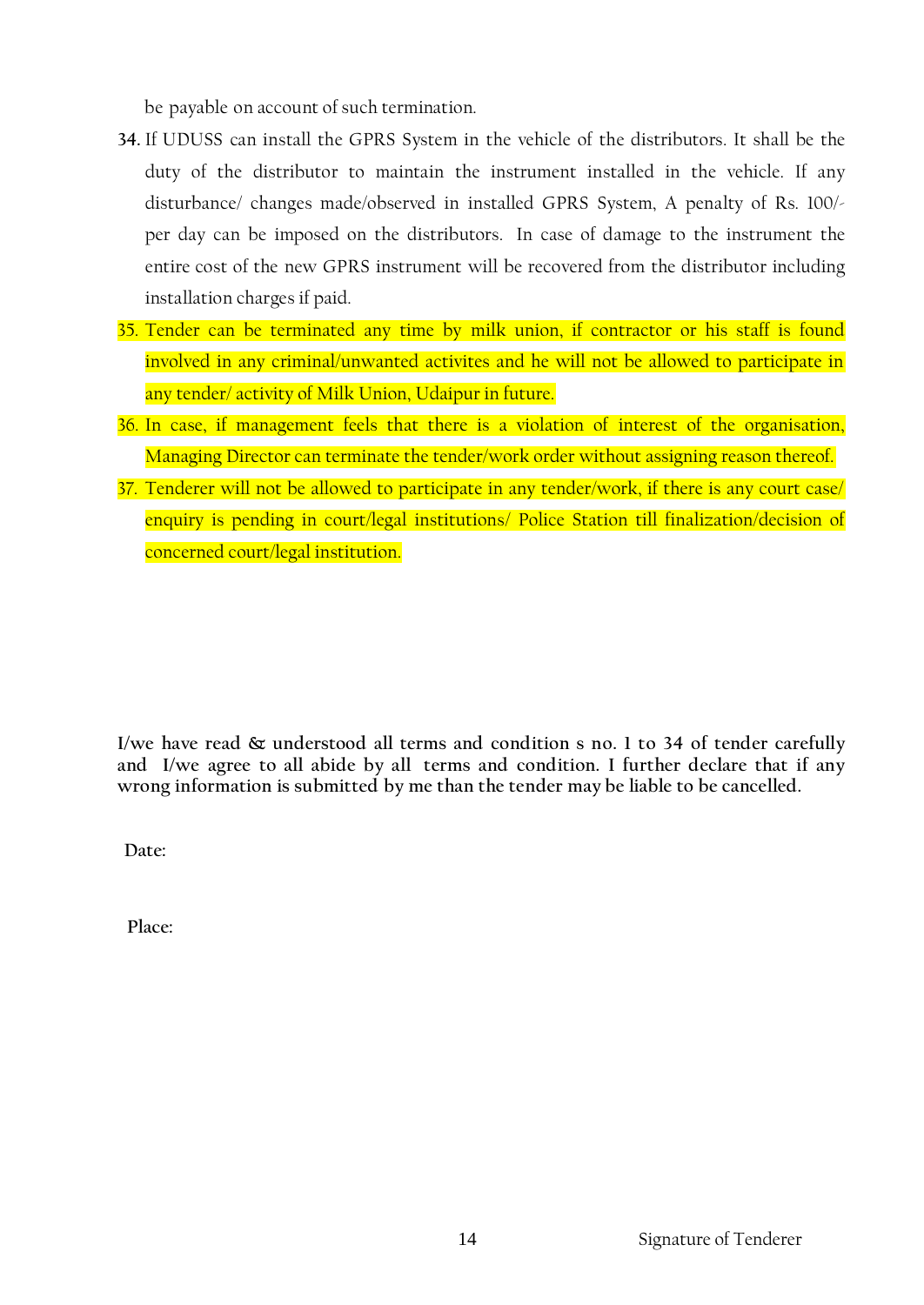#### ----------------------------------------------------------------------------------------------------------------------- **PART II**

#### **Financial/Price Bid**

E-Tender for Transportation/distribution of milk and milk products for all parlours through insulated vehicle and other assign transportation work of Milk Union.<br>
(Tender Notice No. : 4896 Dated 03.03.2022)<br>
(This format i **insulated vehicle and other assign transportation work of Milk Union. (Tender Notice No. : 4896 Dated 03.03.2022)**

Itemwise BoQ

#### **Tender Inviting Authority :- Udaipur Dugdh Utpadak Sahakari Sangh Limited, Udaipur**

Name of Work :- Transportation/distribution of milk and milk products for all parlours through insulated vehicle and other assign transportation work of Milk Union.

Contract No. :- 69/2021-22

Bidder Name :

#### **PRICE SCHEDULE**

(This BoQ template must not be modified/replaced by ther bidder and the same should be uploaded after filling the relevant columns, else the bidder is liable to be rejected for this tender, bidders are allowed to enter the bidder name and values only)

| Number# | TEXT#                                                   | TEXT#                | Number#                                                                                                                                                 | TEXT#       | Number#           | Number# | TEXT#         |
|---------|---------------------------------------------------------|----------------------|---------------------------------------------------------------------------------------------------------------------------------------------------------|-------------|-------------------|---------|---------------|
| SI. No. | Item                                                    | Item                 | Quantity                                                                                                                                                | Units       | Rate in figure To | Total   | Total         |
|         | Description                                             | Code/                |                                                                                                                                                         |             | be entered by the | Amount  | Amount        |
|         |                                                         | Make                 |                                                                                                                                                         |             | Bidder            | With    | In Words      |
|         |                                                         |                      |                                                                                                                                                         |             | Rs/working day    | Taxes   |               |
|         |                                                         |                      |                                                                                                                                                         |             | (Inclusive of all |         |               |
|         |                                                         |                      |                                                                                                                                                         |             | taxes/expenses)   |         |               |
|         | $\overline{2}$                                          | 3                    | 4                                                                                                                                                       | 5           | 13                | 54      | 55            |
| 1       |                                                         |                      | Transportation/distribution of milk and milk products for all parlours through insulated vehicle and other<br>assign transportation work of Milk Union. |             |                   |         |               |
| 1.01    | Hiring charges<br>(Fixed charges Rs<br>per working day) | Fixed<br>Charges     | 1                                                                                                                                                       | working day |                   |         | INR Zero Only |
|         | Total in Figures                                        |                      |                                                                                                                                                         |             |                   |         |               |
|         | Quoted Rate in Words                                    | <b>INR Zero Only</b> |                                                                                                                                                         |             |                   |         |               |

**Note :-** The quoted rate **(fixed charges Rs per working day inclusive of all taxes/expenses)** in above format shall be directly feed online in to colume no 13 of BOQ format (\*.xls format of part ii of Tender document) by the tenderer.

 Monthly basis **reimbursement of Diesel** (as per the prevailing market rate of diesel at that particular time), considering **running avg 15 km/ltr HSD** of deploy vehicle after submitting verified logbook alongwith transportation bill (Maintain record of daily running km of vehicle for supply and other assign work of Milk Union) by the successful tenderer.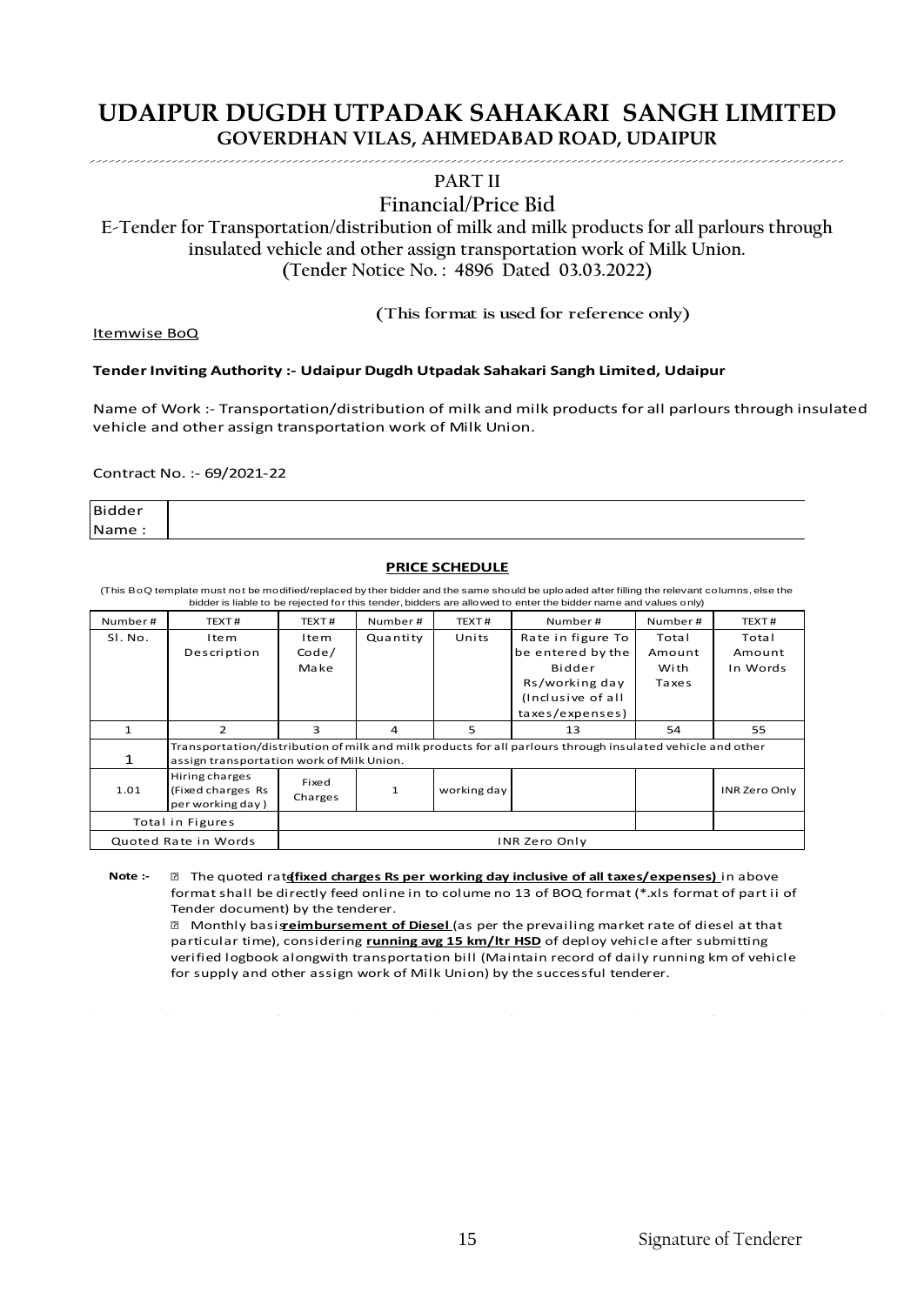**Annex-C**

# **DECLARATION/ UNDERTAKING**

**Tender Work : E-Tender for Transportation/distribution of milk and milk products for all parlours through insulated vehicle and other assign transportation work of Milk Union. (Tender Notice No. : 4896 Dated 03.03.2022 )**

-----------------------------------------------------------------------------------------------------------------------

**Name of Tenderer : ………………………………………………..**

I/ We hereby declare

- that my/our Tender rates for the above stated work shall remain valid for a period of 3 (three) months from the date of opening. In case of our revoking or cancelling the Tender within the validity period, UDUSS Ltd, Udaipur is entitled to forfeit the Earnest Money Deposit paid by us along with the Tender.
- that my firm is not black listed by any organization.
- No criminal case is pending against me/my firm.
- I do not have any blood relation with UDUSS Employee's (dairy employees/ official's /BOD's member)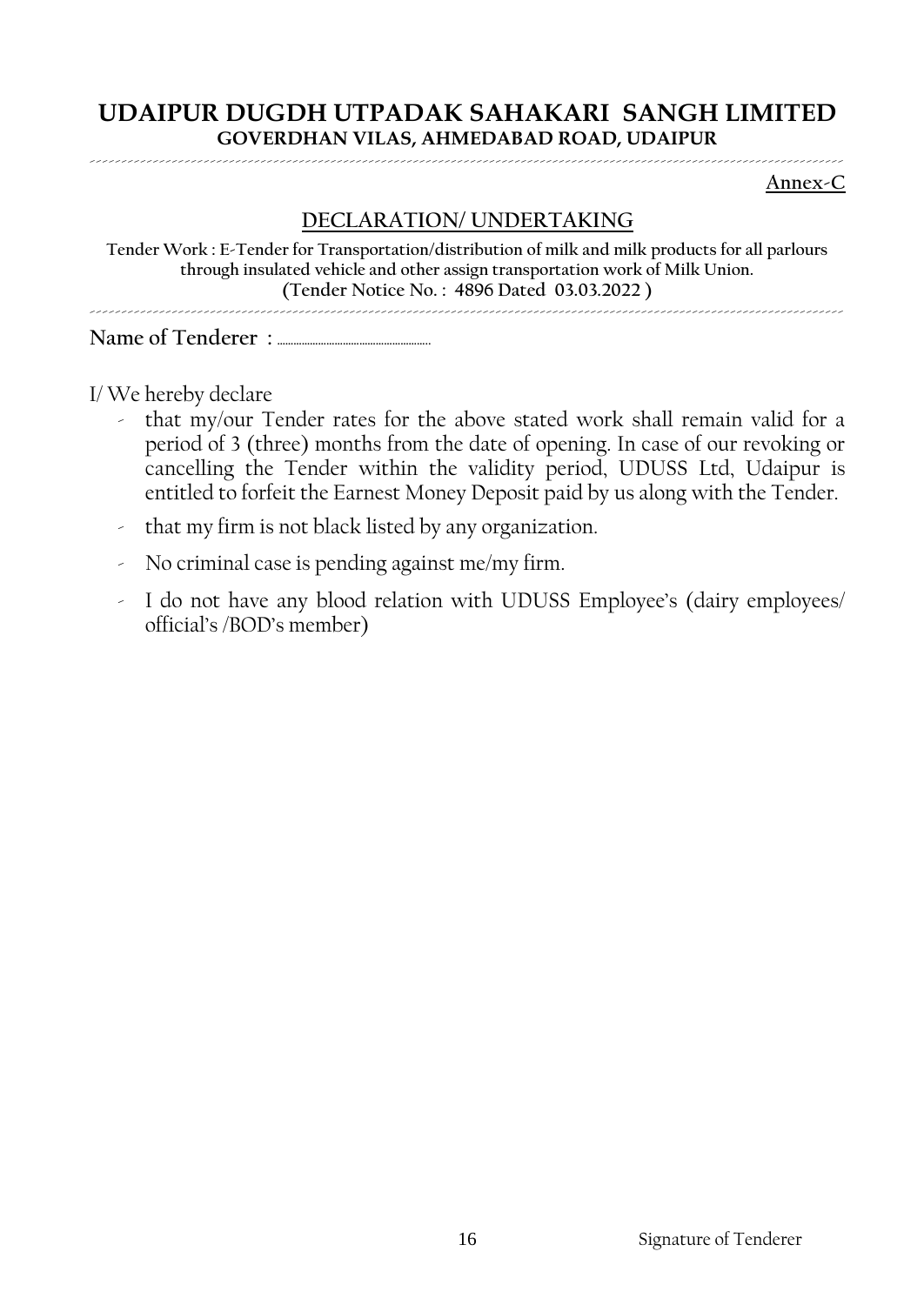**Annex-A**

#### **Tender Work : E-Tender for Transportation/distribution of milk and milk products for all parlours through insulated vehicle and other assign transportation work of Milk Union. (Tender Notice No. : 4896 Dated 03.03.2022)** -----------------------------------------------------------------------------------------------------------------

# **Parlour Supply Route (Udaipur City) :-**

| Route                | Tender<br>Cost<br>(Approx) | No of                | Distance<br>covered/day<br>Approx. km | Insulated Vehicle (01 No)    |       | Required<br>Cash Security<br>+ Bank<br>Gaurantee | Total<br>Security<br>Amount<br>(Rs)<br>1.5 lakh |
|----------------------|----------------------------|----------------------|---------------------------------------|------------------------------|-------|--------------------------------------------------|-------------------------------------------------|
|                      | (RsIn<br>Lakh)             | Existing<br>Parlours | $(To \& Fro)$                         | Min. Capacity<br>(In Crates) | Model | (Rs)                                             |                                                 |
| Parlour<br>Supply Rt | 8.5                        | 04                   | $75 \mathrm{km}$                      | $01 - 200$                   | 2018  | Rs 50,000+<br>Rs 100,000                         |                                                 |

Note :- The contractor shall bound to supply milk/milk products to new parlours opened by UDUSS Ltd, Udaipur.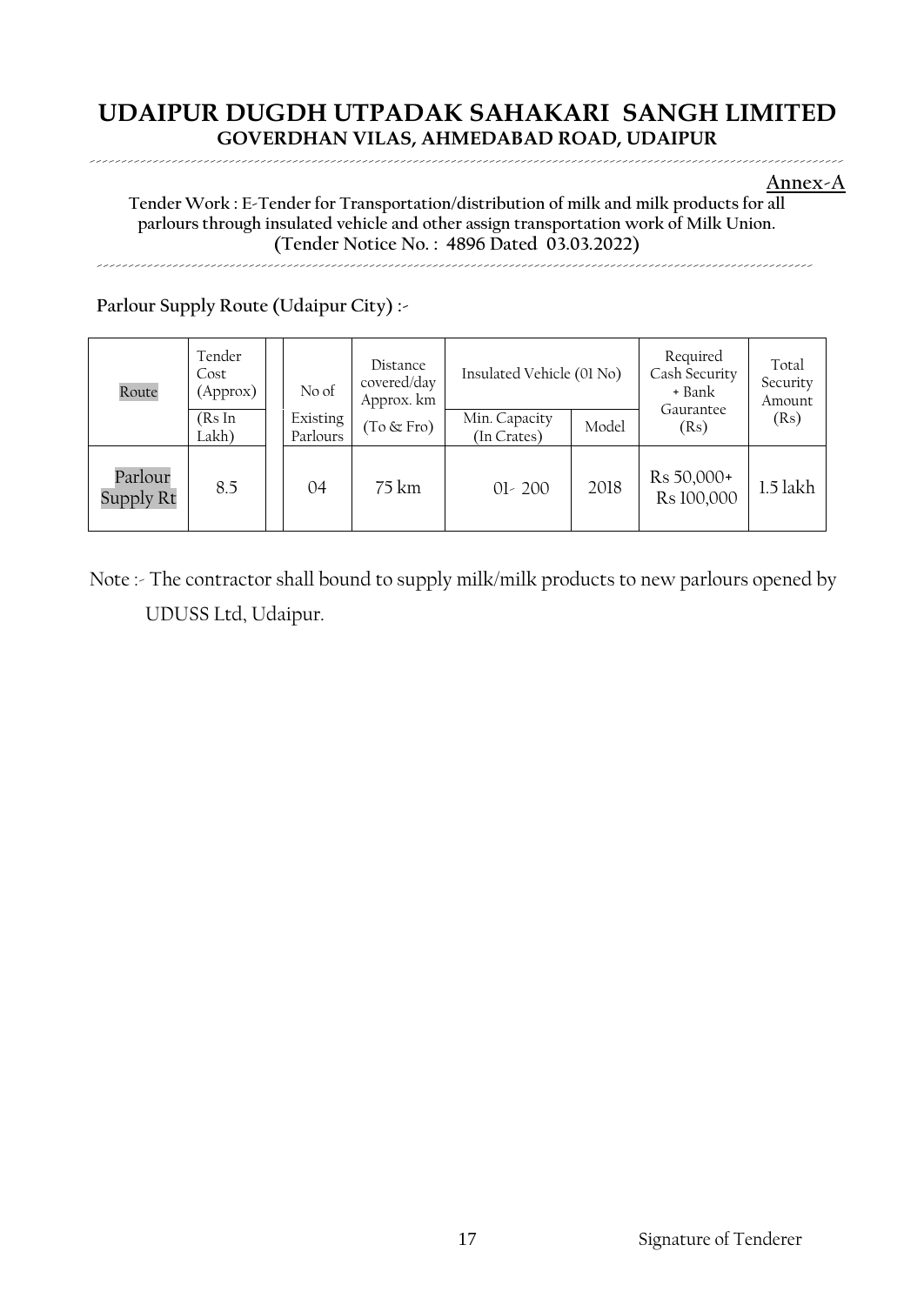### **Annexure – 1**

#### **Annexure 1: Compliance with the code of Integrity and No. Conflict of Interest** Any person participating in a procurement process shall-

- a. not offer any bribe, reward or gift of any material benefit either directly or indirectly in exchange for an unfair advantage in procurement process or to otherwise influence the
- procurement process; b. not misrepresent or omit that misleads or attempts to mislead so as to obtain a financial or other benefit or avoid an obligation;
- c. not indulge in any collusion, Bid rigging or anti-competitive behavior to impair the transparency, fairness and progress of the procurement process;
- d. not misuse any information shared between the procuring Entity and the Bidders with an intent to gain unfair advantage in the procurement process;
- e. not indulge in any coercion including impairing or harming or threatening to do the same, directly or indirectly, to and party or to its property to influence the procurement process;
- f. not obstruct any investigation or audit of a procurement process;
- g. disclose conflict of interest, if any; and
- h. disclose any previous transgressions with any Entity in India or any other country during the last three years or any debarment by any other procuring entity.

## **Conflict of Interest:-**

The Bidder participating in a bidding process must not have a Conflict of Interest.

- A Conflict of Interest is, considered to be a situation in which a party has interests that could improperly influence that party's performance of official duties or responsibilities, contractual obligations, or compliance with applicable laws and regulations.
- 1. A Bidder may be considered to be in Conflict of interest with one or more parties in a bidding process if, including but not limited to:
- a. have controlling partners/ shareholders in common; or
- b. receive or have received any direct or indirect subsidy from any of them; or
- c. have the same legal representative for purposes of the Bid; or
- d. have a relationship with each other, directly or through common third parties, that puts them in a position to have access to information about or influence on the Bid of another Bidder, or influence the decisions of the Procuring Entity regarding the bidding process; or
- e. the Bidder participates in more than one Bid in a bidding process, participation by a Bidder in more than one Bid will result in the disqualification of all Bids in which the Bidder is involved. However, this does not limit the inclusion of the same Subcontractor, not otherwise participating as a Bidder, in more than one Bid; or
- f. The Bidder or any. of its affiliates participated as a consultant in the preparation of the design or technical specifications of the Goods, Works or Services that are the subject of the Bid: or
- g. Bidder or any of its affiliates has been hired (or is proposed to be hired) by the Procuring Entity as engineer-in-charge/ consultant for the contract.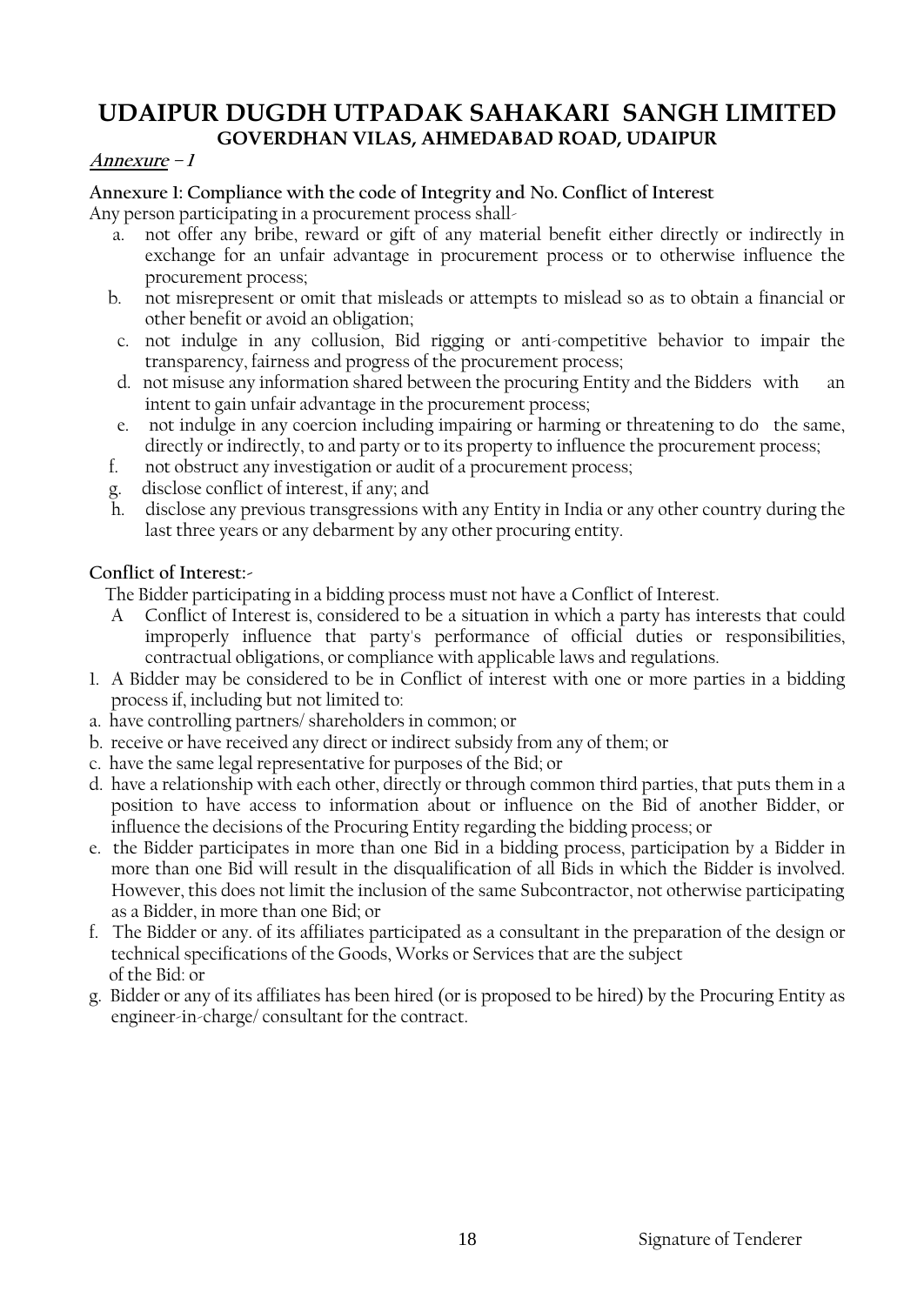## **Annexure - 2**

# **Annexure 2 : Declaration by the Bidder regarding Qualifications**

# **Declaration by the Bidder**

In relation to my / our Bid submitted to Managing Director , Udaipur Dugdh Utpadak Sahakari Sangh Limited , Goverdhan Vilas , Udaipur (Rajasthan ) for procurement of …………………………. in response to their Notice Inviting bid No………………Dated ……….. I /we hereby declare under Section 7 of Rajasthan Transparency in public Procurement Act, 2012, that:

- l. I/we Possess the necessary professional, technical, financial and managerial resources and competence required by the Bidding Document issued by the Procuring Entity.
- 2. I/we have fulfilled my/our obligation to pay such of the taxes payable to the Union and the State Government or any Local Authority as specified in the Bidding Document.
- 3. I/we are not insolvent, in receivership, bankrupt or being wound up, not have my/our affairs administered by a court or a judicial officer, not have my/our business activities Suspended and not the subject of legal proceedings for any of the foregoing reasons.
- 4. I/we do not have, and our directors and officers not have, been convicted of any criminal offence related to my/our professional conduct or the making of false statements or misrepresentations as to my/our qualifications to enter into a procurement contract within a period of three years preceding the, commencement of this procurement process, or not have been otherwise disqualified pursuant to debarment proceedings.
- 5. I/we do not have a conflict of interest as specified in the Act, Rules and the Bidding Document, which materially affects fair competition.

Place: Name:

Date: Signature of Bidder Designation: Address: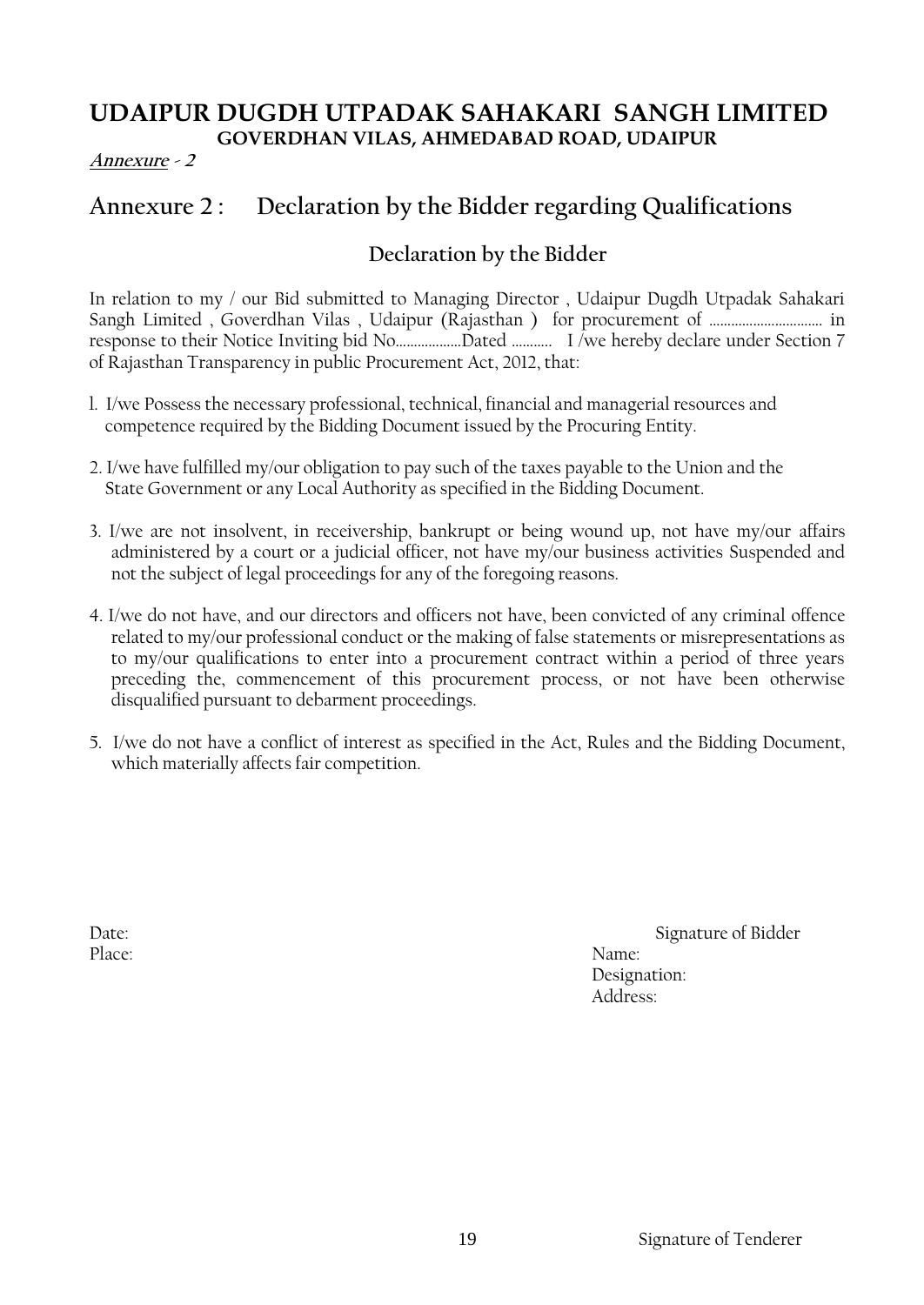**Annexure - <sup>3</sup>** 

# **Annexure 3 : Grievance Redressal during Procurement Process**

The designation and address of the First Appellate Authority is Chairman , Udaipur Dugdh Utpadak Sahakari Sangh Limited , Goverdhan Vilas, Udaipur (Rajasthan).

The designation and address of the Second Appellate Authority is Managing Director , Rajasthan Co-Operative Dairy Federation Ltd , Saras Sankul, J.L.N. Marg , Jaipur (Rajasthan) .

# (1) **Filing an appeal**

If any Bidder or prospective bidder is aggrieved that any decision, action or omission of the Procuring Entity is in contravention to the provisions of the Act or the Rules or the Guidelines issued there under, he may file an appeal to First Appellate Authority, as specified in the Bidding Document within a period of ten days from the date of such decision or action, omission, as the case may be, clearly giving the specific ground or grounds on which he feels aggrieved:

Provided that after the declaration of a Bidder as successful the appeal may be filed only by a Bidder who has participated in procurement proceedings:

Provided further that in case a Procuring Entity evaluates the Technical Bids before the opening of the Financial Bids, an appeal related to the matter of Financial Bids may be filed only by a Bidder whose Technical Bid is found to be acceptable,

- (2) The officer to whom an appeal is filed under para (l) shall deal with the appeal as expeditiously as possible and shall endeavour to dispose it of within thirty days from the date of the appeal.
- (3) If the officer designated under para (l) fails to dispose of the appeal filed within the period specified in para (2), or if the Bidder or prospective bidder or the procuring Entity is aggrieved by the order passed by the First Appellate Authority, the Bidder or prospective bidder or the Procuring Entity, as the case may be, may file a second appeal to Second Appellate Authority specified in the bidding document in this behalf within fifteen days from the expiry of the period specified in para (2) or of the date of receipt of the order passed by the First Appellate Authority, as the case may be.
- (4) **Appeal not to lie in certain cases**

No appeal shall lie against any decision of the Procuring Entity relating to the following matters, namely:-

- (a) determination of need of procurement.
- (b) provisions limiting participation of bidders in the Bid process.
- (c) the decision of whether or not to enter into negotiations.
- (d) cancellation of a procurement process.
- (e) applicability of the provisions of confidentiality.

### **(5) Form of Appeal**

- (a) An appeal under para (l) or (3) above shall be in the annexed Form along with as many copies as there are respondents in the appeal.
- (b) Every appeal shall be accompanied by an order appealed against, if any, affidavit verifying the facts stated in the appeal and proof of payment of fee.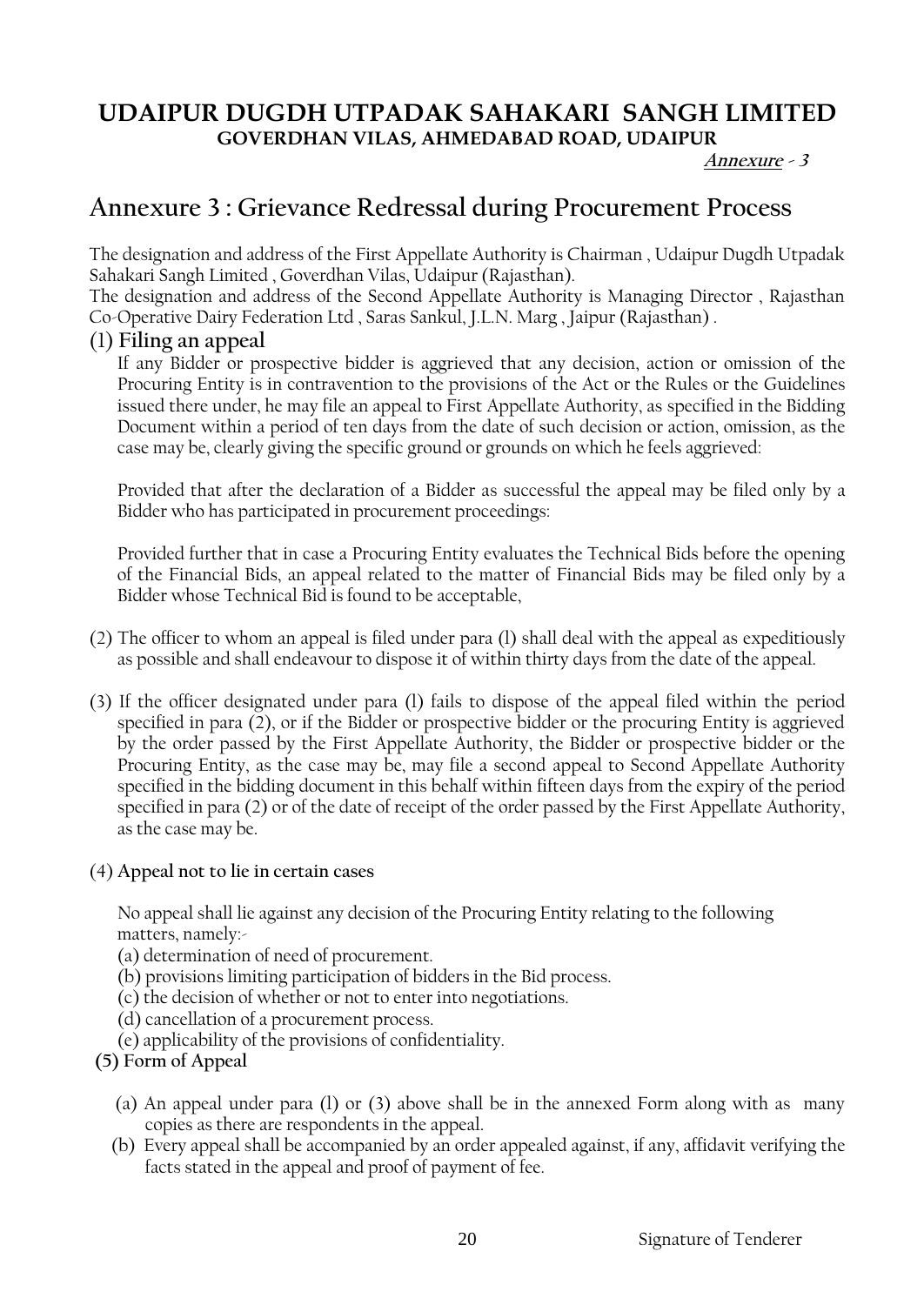- (c) Every appeal may be presented to First Appellate Authority or Second Appellate Authority, as the case may be, in person or through registered post or authorized representative.
- **(6) Fee for filing appeal** .
	- (a) Fee for first appeal shall be rupees Two Thousand Five Hundred and for Second Appeal shall be rupees Ten Thousand, which shall be non-refundable.
	- (b) The fee shall be paid in the form of bank Demand Draft or banker's Cheque of a Scheduled Bank in lndia payable in the name of Appellate Authority concerned.

## **(7) Procedure for disposal of appeal**

- (a) The First Appellate Authority or Second Appellate Authority, as the case may be, Up on filing of' appeal, shall issue notice accompanied by copy of appeal, affidavit and documents, if any, to the respondents and fix date of hearing.
- (b) On the date fixed for hearing, the First Appellate Authority or Second Appellate Authority, as the case may be, shall,-
	- (i) hear all the parties to appeal present before him; and
	- (ii) peruse or inspect documents, relevant records or copies thereof relating to the matter,
	- (c) After hearing the parties, perusal or inspection of documents and relevant records or copies thereof relating to the matter, the Appellate Authority concerned shall pass an order in writing and provide the copy of order to the parties to appeal free of cost,
	- (d) The order passed under sub-clause (c) above shall also be placed on the State Public Procurement Portal.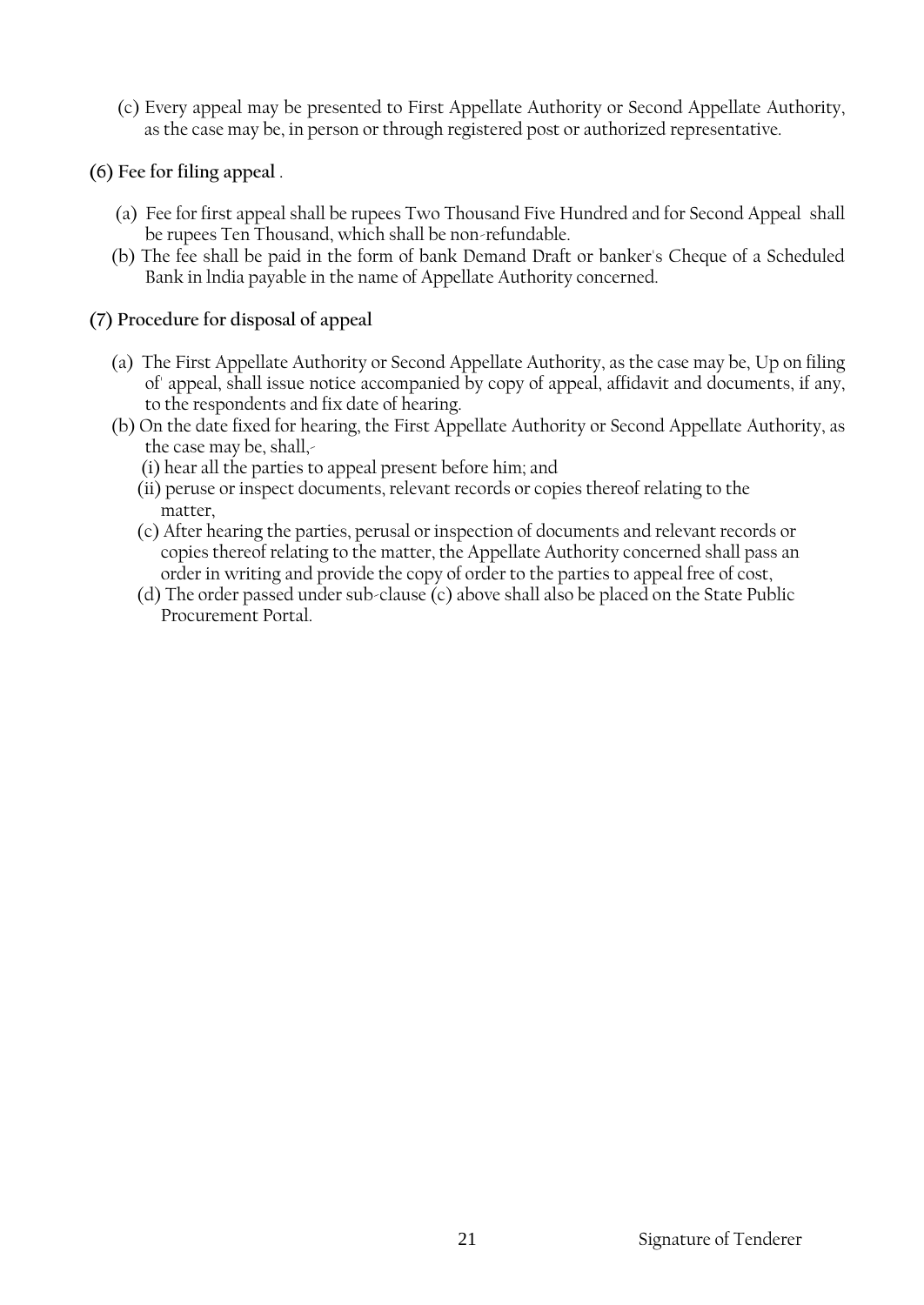FORM No. l [See rule 83]

#### **Memorandum of Appeal under the Rajasthan Transparency in Public Procurement Act, 2012**

1. Particulars of appellant: (i) Name of the appellant:

(ii) Official address, if any:

(iii) Residential address:

- 2. Name and address of the respondent(s):
	- (i)
	- (ii)
	- (iii)
- 3. Number and date of the order appealed against and name and designation of the officer / authority who passed the order (enclose copy), or a statement of a decision, action or omission of the Procuring Entity in contravention to the provisions of the Act by which the appellant is aggrieved.
- 4. If the Appellant proposes to he represented by a representative, the name and postal address of the representative.
- 5. Number of affidavits and documents enclosed with the appeal:
- 6. Grounds of appeal ………………………………………………………………… ………………………………………………………………………… …………………………………………….. …………………..( Supported by an Affidavit) 7. Prayer:……….……………………………………………………………………………………………………………………………………………………

Appellant's Signature